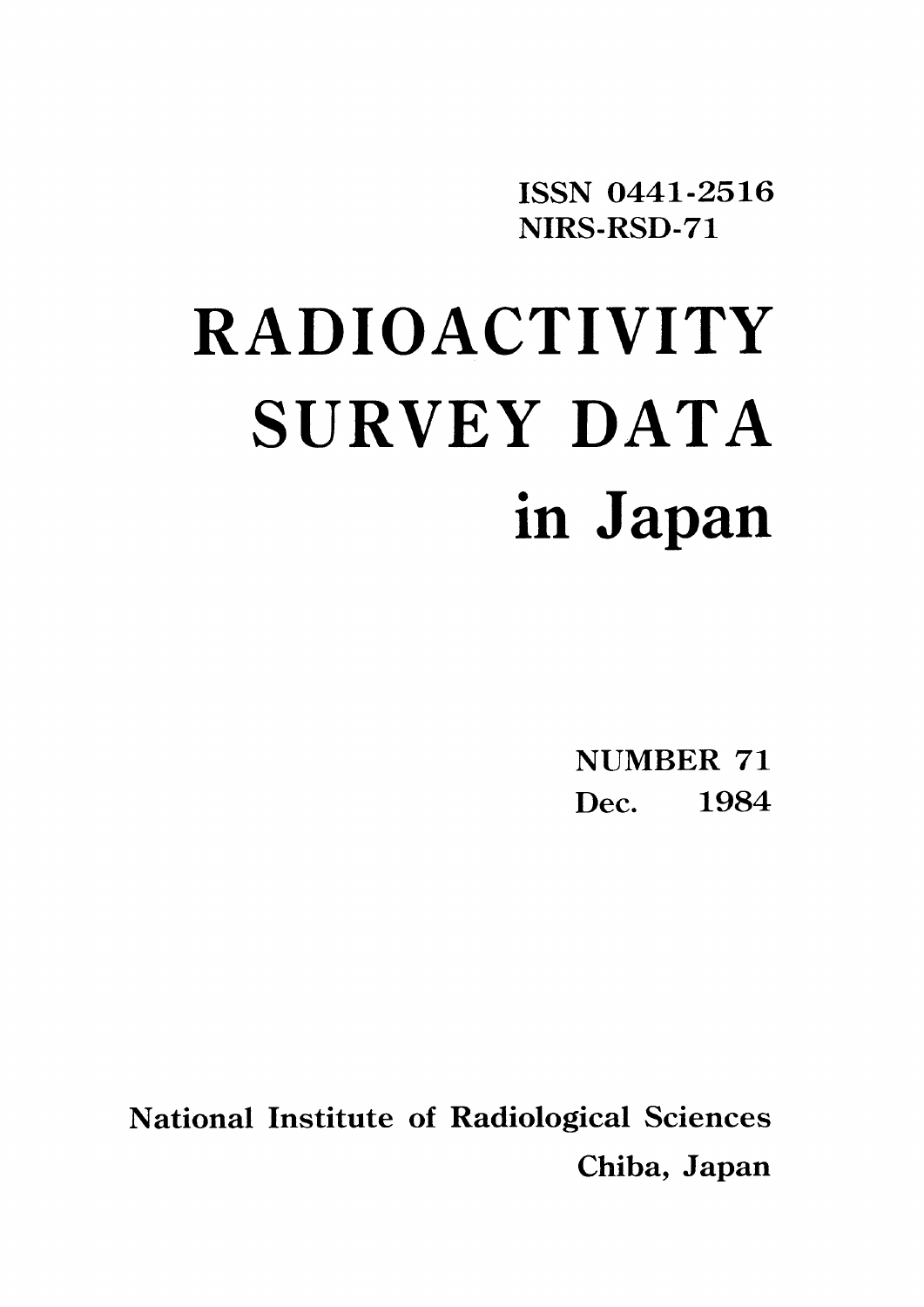# Radioactivity Survey Data in Japan

# Number 71

# December 1984

#### **Contents**

|    |                       |                                                    | <b>Page</b> |  |
|----|-----------------------|----------------------------------------------------|-------------|--|
|    |                       |                                                    |             |  |
|    |                       | (Japan Chemical Analysis Center)                   |             |  |
|    |                       |                                                    |             |  |
| 2. |                       |                                                    |             |  |
| 3. |                       |                                                    |             |  |
| 4. |                       |                                                    |             |  |
| 5. |                       |                                                    |             |  |
| 6. |                       |                                                    |             |  |
|    | (1)                   |                                                    |             |  |
|    | (producing districts) |                                                    |             |  |
|    | (consuming districts) |                                                    |             |  |
|    |                       | (producing districts for WHO program)              |             |  |
|    |                       | (producing districts for domestic program)         |             |  |
|    | (consuming districts) |                                                    |             |  |
|    | (powder milk)         |                                                    |             |  |
|    | (producing districts) | (4)-1 Strontium-90 and Cesium-137 in Vegetables 18 |             |  |
|    | (consuming districts) | -2 Strontium-90 and Cesium-137 in Vegetables 21    |             |  |
|    | (5)                   |                                                    |             |  |
|    | (6)                   | Strontium-90 and Cesium-137 in Freshwater fish 26  |             |  |
|    | (7)                   | Strontium-90 and Cesium-137 in Shellfish 28        |             |  |
|    | (8)                   |                                                    |             |  |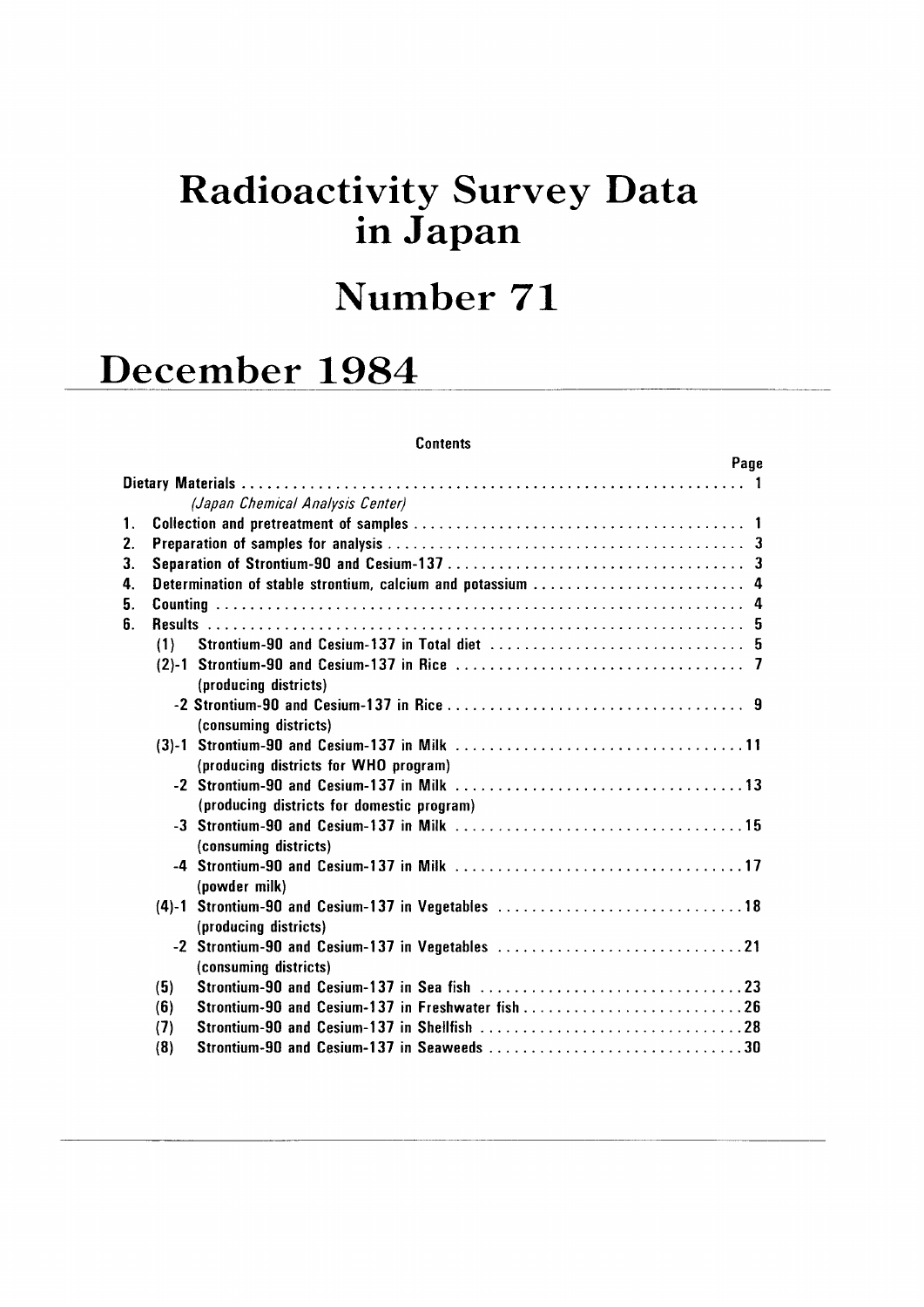Environmental and Dietary Materials\*

#### (Japan Chemical Analysis Center)

- 1. Collection and pretreatment of samples
- (1) Rain and dry fallout

Rain and dry fallout was collected monthly on a sampling tray, approximately 5000  $\text{cm}^2$  in area, which was filled with water to a depth of 1 cm at the beginning of every month.

The sample was filtered after strontium and cesium carriers were added. The tray was washed with  $5\ell$  of distilled water and the washing was combined to the filtrate.

The sample was passed through a cation exchange column (500 m $\ell$  of Dowex 50W X8, 50~100 mesh, Na form) at a rate of 80 ml/min.

#### (2) Airborne dust

Airborne dust was collected by an electrostatic precipitator or a filter air sampler for every three months at a rate of more than  $3000 \text{ m}^3$  per month. The sampling was done 1 to 1.5 meters above the ground.

#### Service water and freshwater  $(3)$

Service water, 100  $\ell$  each, was collected at an intake of the water-treatment plant and at the tap after water was left running for five minutes. Water, to which added carriers of strontium and cesium immediately after sampling, was vigorously stirred and filtered. The subsequent process was the same as that described in the section (1). Freshwater was treated in the same way as the service water.

## $(4)$  Soil

Soil was collected from the location in the spacious and flat area without past disturbance on the surface caused by duststorms, inflow and outflow due to precipitation, and so on. Any places located under trees in a forest, in a stony area or inside of river banks were avoided. Soil was taken from two layers of different depths,  $0~5$  cm and  $5~20$  cm. In the course of airdrying, lumps were crushed by hand, and roots of plants and pebbles were removed. The soil was then passed through a 2 mm sieve to remove small gravels.

#### (5) Sea water

Sea water was collected at the fixed stations where the effect of terrestrial fresh water from rivers was expected to be negligibly small. A special consideration was also given to weather conditions. The sampling was carried out when there was no rainfall for the last few davs. To prevent contamination, water samples were collected at the bow of a sampling boat just before she stood still by scooping surface water using a polyethylene bucket. Immediately after the collection, the samples were acidified to a pH lower than 3 by adding concentrated hydrochloric acid in a ratio of 1 m $\ell$  to 1 $\ell$  of sea water, and then stored in 20- $\ell$  polyethylene containers. The sampling equipments as well as containers were thoroughly rinsed with dilute hydrochloric acid and then with distilled water before use. Two hundred milliliters of sea water was also collected at the same stations for the determination of chlorinity.

#### (6) Sea sediments

Sediment was collected in the same area as that for the sea water sample, taking the following criteria into account:

- The depth of water exceeds 1 m at low tide.  $a<sub>1</sub>$
- **.** No significant sedimental movement is observed in the vicinity of concern.
- Mud, silt and fine sand are preferable. C.

A conventional sediment sampling device was used for collecting the top few centimeters of surface sediment. Approximately 4 kg of the sample in wet weight was spread on a large porcelain dish and dried in an electric oven at 105 to 110°C to a costant weight.

#### (7) Total diet

A full one day ordinary diet including three meals, water, tea and other in-between snacks for five persons was collected as a sample of "total diet". The sample in a large stainless steel pan was carbonized carefully by direct application of gas flame, and was transfered to a porcelain dish and then ashed at 500  $\degree$ C in an electric muffle furnace.

#### $(8)$  Rice

Polished rice was collected in producing districts at the harvest and in consuming areas when new crops were first put on sale. The sample was carbonized and ashed in a porcelain dish.

<sup>\*</sup> Samples were sent to the Center from 32 contracted prefectures.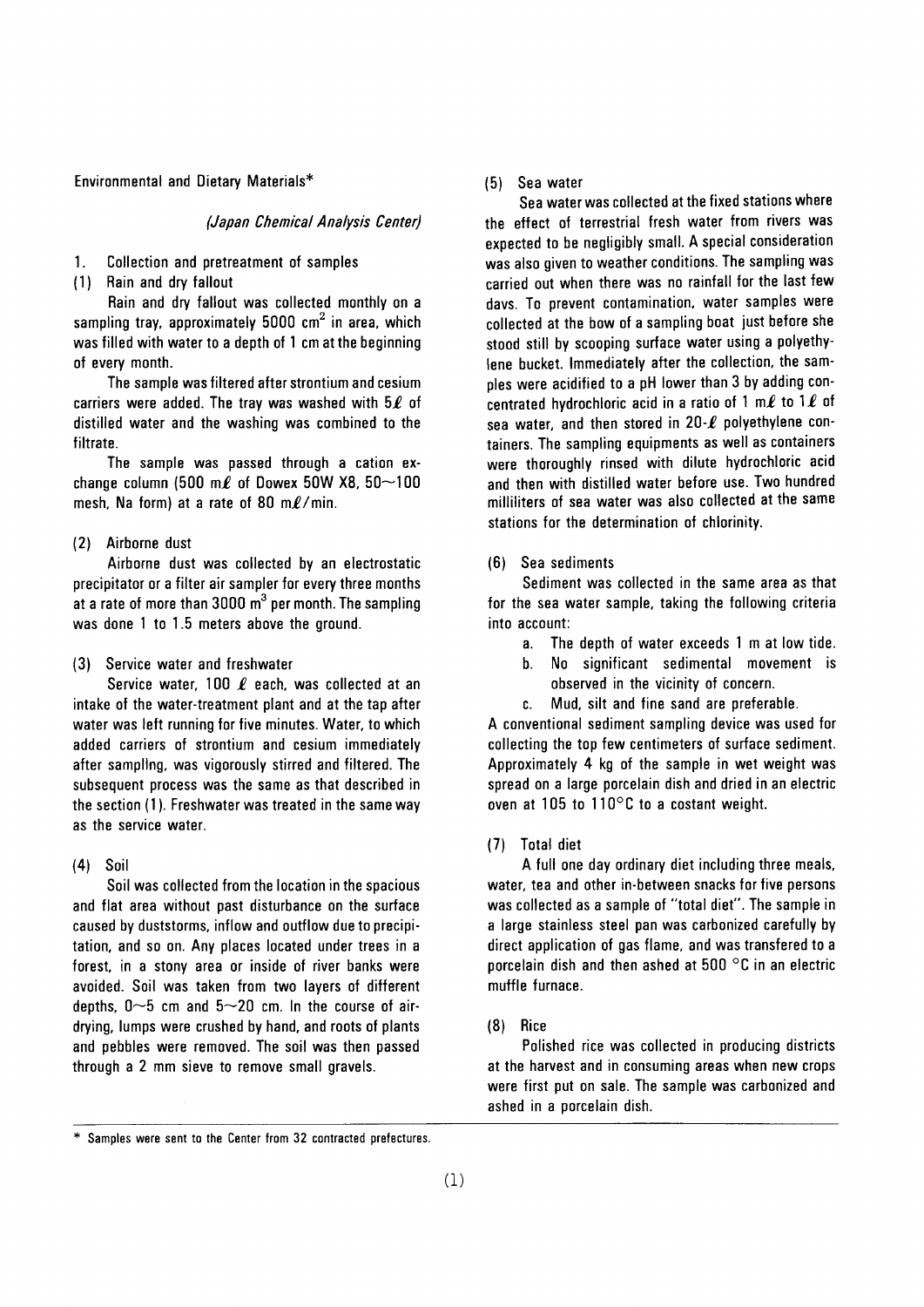#### $(9)$  Milk

Raw milk was collected in producing districts and commercial milk was purchased in consuming districts. Milk in a stainless steel pan or a porcelain dish was evaporated to dryness followed by carbonization and ashing.

#### (10) Vegetables

Spinach and Japanese radish were selected as the representatives for leaf vegetables and for non-starch roots, respectively. After removing soil, the edible part of vegetable sample was dried and carbonized in a stainless ateel pan or a porcelain dish.

#### $(11)$  Tea

Five hundred grams of manufactured green tea was collected, carbonized and ashed in a stainless steel pan or a porcelain dish.

## (12) Fish, shellfish and seaweeds

a. Sea fish and freshwater fish

Fish was rinsed with water and blotted with a filter paper. Only the edible part was used in case of larger sized fish, and the whole part was used in case of smaller ones. Each sample was weighed and placed in a stainless steel pan or a porcelain dish. After carbonized, the sample was ashed in an electric muffle furnace.

#### b. Shellfish

Approximately 4 kg of shellfish including the shells was collected or purchased. After removing the shells, it was treated in the same way as that for the sea fish.

## c. Seaweeds

Edible seaweeds were collected and rinsed with water to remove sand and other adhering matters on the surface. These were removed of excess water, weighed dried and ashed.

Table 1 shows detailes of sample collection.

| Sample                                                | Frequency of sampling                | Quantity of sample             |
|-------------------------------------------------------|--------------------------------------|--------------------------------|
| =Environmental materials=<br>(1) Rain and dry fallout |                                      |                                |
| for domestic program                                  | monthly                              |                                |
| for WHO program<br>2                                  | monthly                              | $>$ 3000 m <sup>3</sup> /month |
| (2) Airborne dust                                     | quarterly                            |                                |
| (3) Service water and freshwater                      | semiyearly (June and December)       | 100l                           |
| Service water (sourse water)<br>-1                    | semiyearly (June and December)       | $100\ell$                      |
| Service water (tap water)<br>2                        | yearly (fishing season)              | $100\ell$                      |
| 3<br>Freshwater                                       |                                      |                                |
| $(4)$ Soil                                            | yearly (June or July)                | 4 ka                           |
| $0\neg 5$ cm<br>2 $5 - 20$ cm                         | yearly (June or July)                | 4 kg                           |
| (5) Sea water                                         | yearly (July or August)              | 40l                            |
| (6) Sea sediments                                     | yearly (July or August)              | 4 kg                           |
| $=$ Dietary materials $=$                             |                                      |                                |
| (7) Total diet                                        | semiyearly (June, November or        | daily amount for 5 person      |
|                                                       | December)                            |                                |
| $(8)$ Rice                                            |                                      |                                |
| Producing districts<br>1                              | Yearly (harvesting season)           | 5 kg (polished rice)           |
| consuming districts<br>2                              | yearly (harvesting season)           | 5 kg (polished rice)           |
| $(9)$ Milk                                            |                                      |                                |
| producing districts for<br>1                          | quarterly (February, May, August and | 3l                             |
| WHO program                                           | November)                            |                                |
| producing districts for                               | semiyearly (February and August)     | 3l                             |
| domestic program                                      |                                      |                                |

**Details of sample collection** Table 1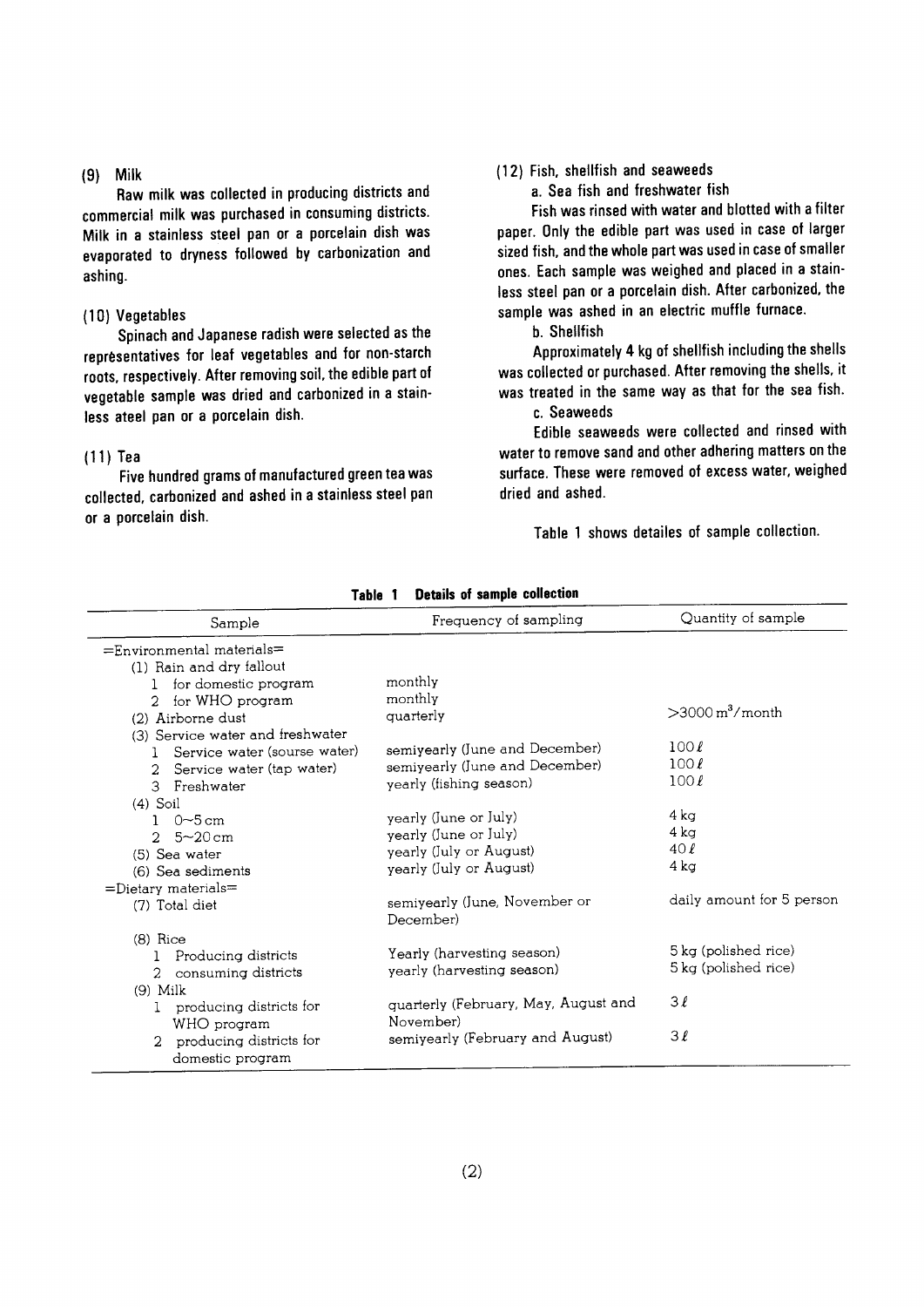| Sample                             | Frequency of sampling                | Quantity of sample      |
|------------------------------------|--------------------------------------|-------------------------|
| consuming districts<br>3.          | semiyearly (February and August)     | 3 L                     |
| powdered milk<br>4                 | semiyearly (April and October)       | $2\sim3$ kg             |
| $(10)$ Vegetables                  |                                      |                         |
| producing districts                | yearly (hervesting season)           | 4 ka                    |
| 2 consuming districts              | yearly (harvesting season)           | $4\,\mathrm{k}$ a       |
| $(11)$ Tea                         | yearly (the first harvesting season) | 500g (manufactured tea) |
| (12) Fish, shellfish, and seaweeds |                                      |                         |
| Sea fish                           | yearly (fishing season)              | 4 ka                    |
| Freshwater fish                    | yearly (fishing season)              | 4 ka                    |
| Shellfish<br>3.                    | yearly (fishing season)              | $4\,\mathrm{k}\alpha$   |
| Seaweeds<br>4                      | yearly (fishing season)              | $2 \sim 3$ kg           |

- $2.$ Preparation of samples for analysis
- $(1)$ Rain, service water and freshwater

Strontium and cesium were eluted with hydrochloric acid from the cation exchange column. The residue of rain sample on the filter paper was ashed in an electric muffle furnace and the ash was dissolved in hydrochlbric acid. The insoluble part was filtered and washed. The filtrate and the washings were combined to the previous eluate and used for radiochemical analysis.

## $(2)$  Soil

Air-dried soil was passed through a 20 mesh sieve. The sieved sample was heated, in the presence of strontium and cesium carriers, together with sodium hydroxide. The sample was then heated with hydrochloric acid and the insoluble part was filtered and washed. The combined solution of the filtrate and washings was used for radiochemical analysis.

#### $(3)$ Sea sedments

After removal of pebbles, shells and other foreign matters, the sediment sample was dried in a hot-air oven and ground finely with a mortar. The sample was passed through a 20 mesh sieve. The further preparation of the sample was the same as that described in the section  $2-(2)$ .

#### $(4)$  Rice

The ashed sample was pulverlized with a porcelain mortar and passed through a 42 mesh sieve. The sieved sample to which both strontium and cesium carriers were added, was digested with hydrochloric acid by heating. After the sample was heated again with nitric acid to dryness, strontium and cesium were extracted with hydrochloric acid and water. The insoluble part was filtered and washed. The filtrate and washings were combined for subsequent radiochemical analysis.

(5) Airborne dust, diet, milk, vegetable, fish and shel-Ifish, seaweeds, tea, and others.

These ashed samples were treated with the same procedure as that described in the section 2-(4).

- Separation of strontiunm-90 and cesium-137 3.
- (1) Strontium-90

Sample solutions, prepared as in the foregoing sections 2-(1) through 2-(5), were neutralized with sodium hydroxide. After sodium carbonate was added, the precipitate of strontium and calcium carbonates was separated. The supernatant solution was retained for cesium-137 determination. The carbonates were dissolved in hydrochloric acid and calcium and strontium were precipitated as oxalates. The precipitate was dissolved in nitric acid and strontium was separated from calcium by successive fuming nitric acid separations. Iron scavenge was made after addition of ferric iron carrier followed by barium chromate separation after addition of barium carrier to remove radium, its daughters and lead. Strontium was recovered as carbonate, and the precipitate was dried and weighed to determine strontium recovery. The strontium carbonate was dissolved in hydrochloric acid and the iron carrier was added. The solution was allowed to stand for two weeks for strontium-90 and yttrium-90 to attain equilibrium. The yttrium-90 was coprecipitated with ferric hydroxide and the precipitate was filtered off, washed and counted.

#### $(2)$  Cesium-137

The supernatant separated from the strontium fraction in the solution was acidified with hydrochloric acid.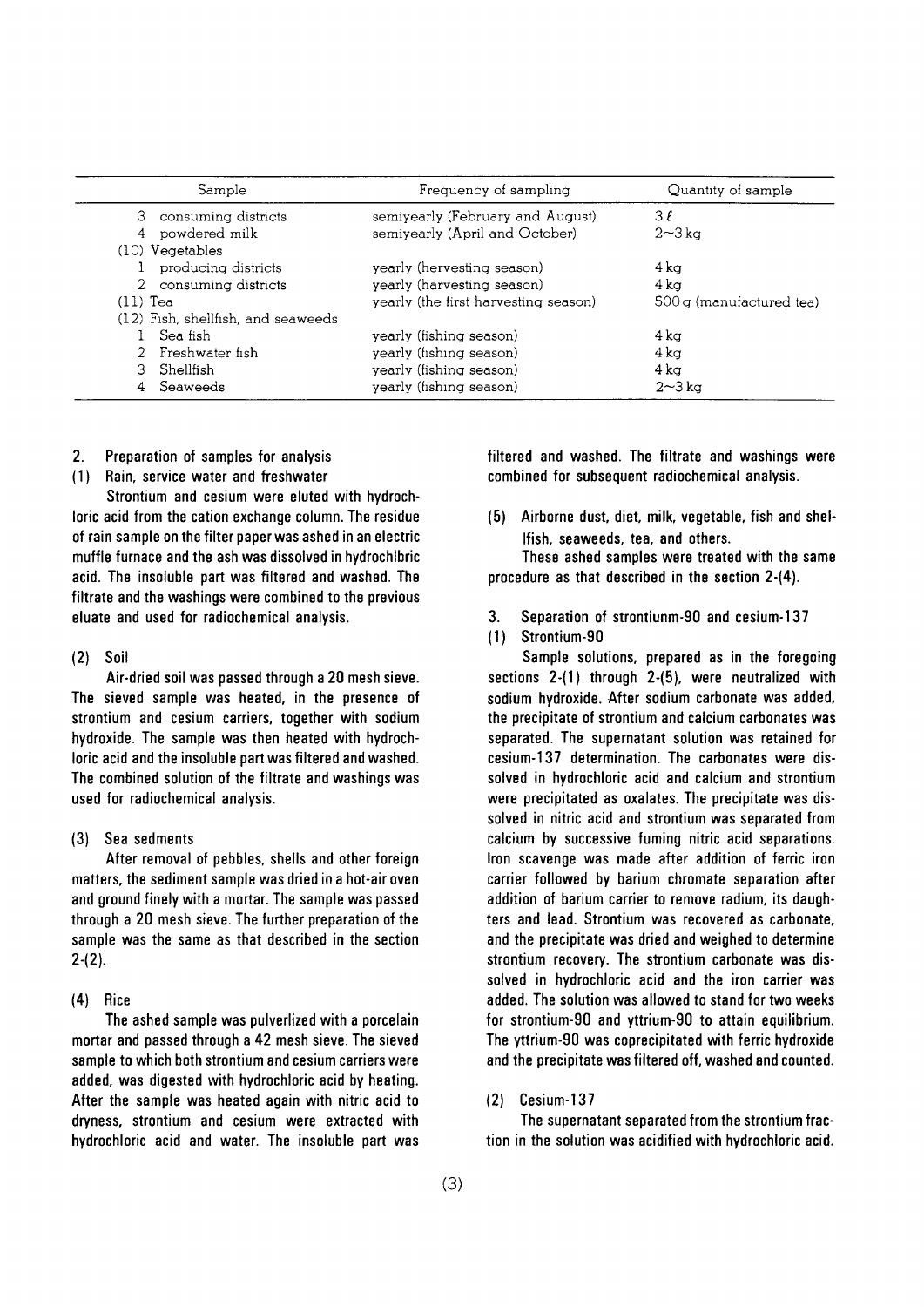While stirring the solution, cesium was adsorbed on ammonium molybdophosphate.

After filtered off and washed with dilute nitric acid, the precipitate was dissolved in 2.5N sodium hydroxide solution. Ammonia was removed completely from the solution by boiling. The solution was adjusted to pH 8.2 with hydrochloric acid and allowed to cool. Molybdenum hydroxide which came out in the solution, was filtered off and washed with water. In such circumstance that contamination by rubidium-87 was not negligible for the measurement of cesium-137, the follwing ion-exchange procedure was applied. A fixed amount of ferric chloride solution was added to the solution dissolved with 2.5N sodium hydroxide. Ammonia and molybdenum hydroxide were removed as described above. Ethylenediaminetetraaceticacid tetrasodium salt was added to the filtrate and washings. Cesium and rubidium were adsorbed on a cation exchange resin. Cesium was separated from rubidium by eluting with hydrochloric acid.

To this eluate or the filtrate and washings after removing molybdenum hydroxide, chloroplatinic acid solution was added to precipitate cesium. The precipitate was filtered onto a tared paper in a demountable filter and washed with water and then ethanol.

After fixing the filter paper on a tared planchette and drying it, the chemical yield of cesium was determined by weighing the precipitate with the planchette. Radioactivity from cesium-137 was measured for this precipitate.

Determination of stable strontium, calcium and 4. potassium

A weighed amount of soil or sea sediment was treated under heating with sodium hydroxide and then with hydrochloric acid for extraction. A weighed aliquot of ashed samples of total diet, vegetables, milk, fish, shellfish or seeweeds was digested using hydrochloric acid or nitric acid, hydrofluoric acid being used when necessary. The extract was made up to an appropriate volume with dilute hydrochloric acid. The sample solution was analyzed for calcium by titration with standard potassium permanganate solution after separating calcium as oxalate. Atomic absorption spectroscopy was applied when appropriate. Stable strontium and potassium were determined by atomic absorption and flame emission spectrometry, respectively.

 $5.$ Countina

After the radiochemical separation, the mounted precipitates were counted for activity using low background beta counters normally for 60 min. Net sample counting rates were corrected for counter efficeiency, recovery, self-absorption and decay to obtain the content of strontium-90 and cesium-137 radioactivity per sample aliquot. From the results, concentrations of these nuclides in the original samples were calculated.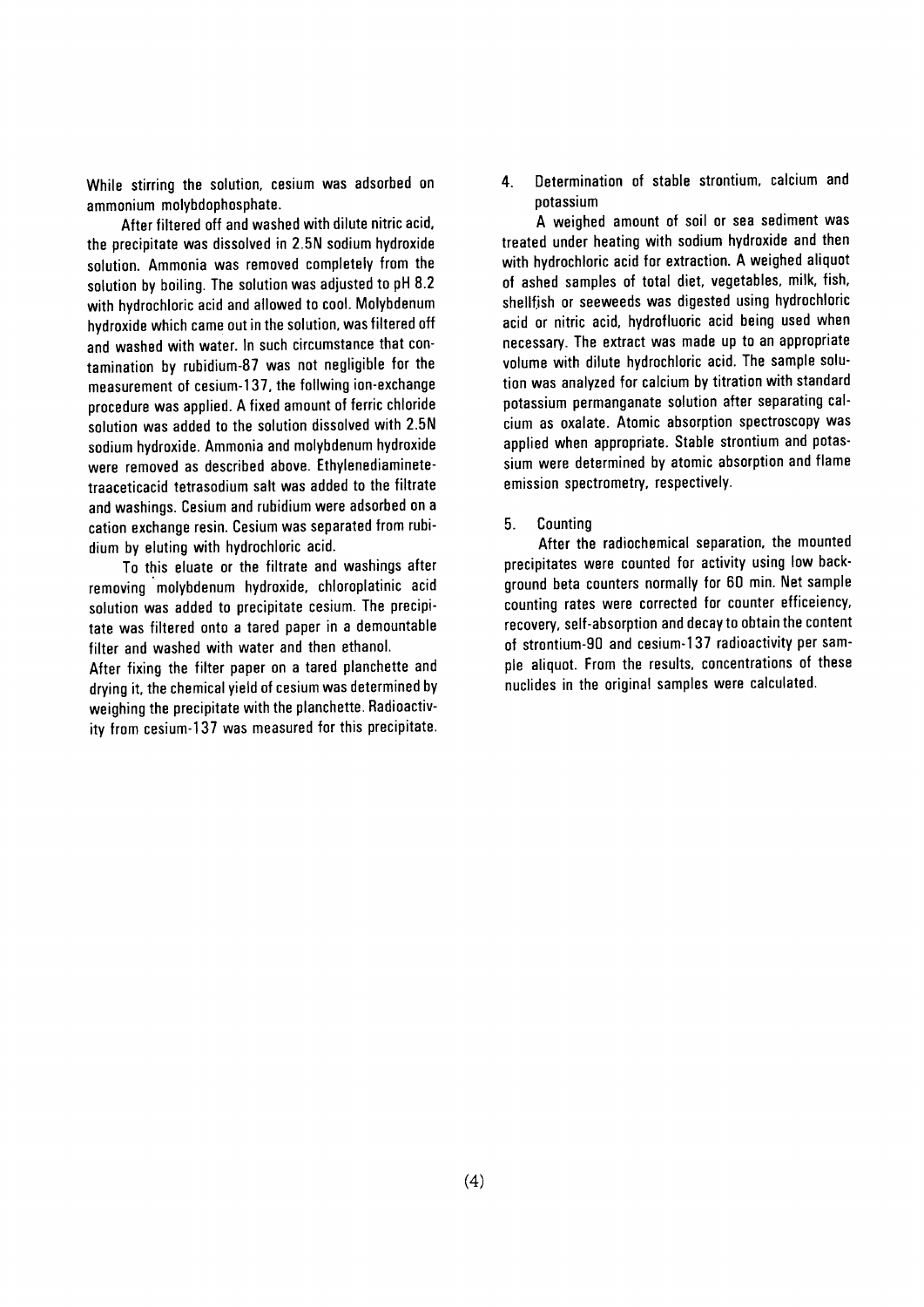#### **Results** 6.

# (1) Strontium-90 and Cesium-137 in Total diet (from Jun. 1984 to Dec. 1984)

|                          |                                 | Table (1): Strontium-90 and Cesium-137 in Total diet |                                                                    |                             |                |                                   |                |
|--------------------------|---------------------------------|------------------------------------------------------|--------------------------------------------------------------------|-----------------------------|----------------|-----------------------------------|----------------|
|                          | Ash                             | Ca                                                   | K                                                                  | $90S_r$                     |                | $137C_S$                          |                |
| Location                 | $(q \cdot p^{-1} \cdot d^{-1})$ | $(mq \cdot p^{-1} \cdot d^{-1})$                     | $(mq \cdot p^{-1} \cdot d^{-1})$ $(pCi \cdot p^{-1} \cdot d^{-1})$ |                             | S.U.           | $(pCi \cdot p^{-1} \cdot d^{-1})$ | C.U.           |
| June, 1984               |                                 |                                                      |                                                                    |                             |                |                                   |                |
| Shizuoka, SHIZUOKA       | 15.9                            | 554                                                  | 2690                                                               | $2.9 \pm 0.55$              | $5.2 \pm 0.99$ | $2.2 \pm 0.45$                    | $0.8 \pm 0.17$ |
| Neyagawa, OSAKA          | 16.7                            | 603                                                  | 2260                                                               | $3.5 \pm 0.63$              | $5.9 \pm 1.0$  | $2.3 \pm 0.52$                    | $1.0 + 0.23$   |
| Nagasaki, NAGASAKI       | 14.0                            | 433                                                  | 1620                                                               | $2.1 \pm 0.52$              | $5.0 \pm 1.20$ | $1.6 \pm 0.36$                    | $1.0 \pm 0.22$ |
| July, 1984               |                                 |                                                      |                                                                    |                             |                |                                   |                |
| Matsue, SHIMANE          | 21.0                            | 1140                                                 | 2900                                                               | $3.7 \pm 0.72$              | $3.3 \pm 0.63$ | $1.4 \pm 0.56$                    | $0.5 \pm 0.19$ |
| Yamaguchi, YAMAGUCHI     | 18.7                            | 432                                                  | 2260                                                               | $2.5 \pm 0.70$              | $6.0 \pm 1.60$ | $1.2 \pm 0.46$                    | $0.5 \pm 0.20$ |
| August, 1984             |                                 |                                                      |                                                                    |                             |                |                                   |                |
| Ishinomaki, MIYAGI       | 17.0                            | 742                                                  | 2190                                                               | $2.9 \pm 0.58$              | $3.9 + 0.78$   | $1.6 \pm 0.46$                    | $0.7 \pm 0.21$ |
| Hiroshima, HIROSHIMA     | 15.1                            | 747                                                  | 1590                                                               | $3.0 \pm 0.54$              | $4.0 \pm 0.72$ | $0.8 \pm 0.38$                    | $0.5 \pm 0.24$ |
| November, 1984           |                                 |                                                      |                                                                    |                             |                |                                   |                |
| Ishinomaki, MIYAGI       | 17.5                            | 678                                                  | 1950                                                               | $2.7 \pm 0.35$              | $3.9 \pm 0.52$ | $1.6 \pm 0.24$                    | $0.8 \pm 0.12$ |
| Akita, AKITA             | 18.7                            | 675                                                  | 2200                                                               | $3.2 \pm 0.38$              | $4.8 \pm 0.56$ | $5.1 \pm 0.36$                    | $2.3 \pm 0.16$ |
| Nishikawa-machi, NIIGATA | 20.9                            | 663                                                  | 2630                                                               | $3.2 \pm 0.35$              | $4.8 \pm 0.52$ | $1.6 \pm 0.25$                    | $0.6 \pm 0.09$ |
| Fukui, FUKUI             | 12.8                            | 333                                                  | 1510                                                               | $2.4 \pm 0.33$              | $7.2 \pm 1.00$ | $1.9 + 0.26$                      | $1.3 \pm 0.17$ |
| Nagoya, AICHI            | 14.4                            | 593                                                  | 1990                                                               | $3.4 \pm 0.43$              | $5.7 \pm 0.73$ | $1.4 + 0.27$                      | $0.7 + 0.13$   |
| Wakayama, WAKAYAMA       | 13.3                            | 827                                                  | 1650                                                               | $3.7 \pm 0.51$              | $4.4 \pm 0.61$ | $1.7 \pm 0.37$                    | $1.1 \pm 0.23$ |
| Okayama, OKAYAMA         | 15.1                            | 470                                                  | 2130                                                               | $2.5 \pm 0.38$              | $5.3 \pm 0.80$ | $2.7 \pm 0.31$                    | $1.3 + 0.15$   |
| Matsuyama, EHIME         | 15.0                            | 553                                                  | 1960                                                               | $1.8 \pm 0.37$              | $3.3 \pm 0.66$ | $1.8 \pm 0.28$                    | $0.9 \pm 0.14$ |
| Kochi, KOCHI             | 14.6                            | 800                                                  | 2310                                                               | $2.7 \pm 0.38$              | $3.3 \pm 0.48$ | $1.7 \pm 0.28$                    | $0.7 + 0.12$   |
| Saga, SAGA               | 16.9                            | 758                                                  | 2010                                                               | $3.3 \pm 0.37$              | $4.3 \pm 0.48$ | $1.7 \pm 0.25$                    | $0.9 + 0.12$   |
| Ookuchi, KAGOSHIMA       | 15.9                            | 509                                                  | 2210                                                               | $4.8 \pm 0.41$              | $9.5 \pm 0.81$ | $4.0 \pm 0.31$                    | $1.8 \pm 0.14$ |
| December, 1984           |                                 |                                                      |                                                                    |                             |                |                                   |                |
| Sapporo, HOKKAIDO        | 19.5                            | 439                                                  | 2540                                                               | $5.3 \pm 0.47$ 12 $\pm 1.1$ |                | $5.4 \pm 0.38$                    | $2.1 \pm 0.15$ |
| Mito. IBARAGI            | 15.4                            | 510                                                  | 2200                                                               | $2.2 \pm 0.40$              | $4.4 \pm 0.79$ | $2.0 \pm 0.28$                    | $0.9 \pm 0.13$ |
| Nagano, NAGANO           | 18.9                            | 1120                                                 | 2410                                                               | $2.2 \pm 0.34$              | $2.0 \pm 0.31$ | $2.9 \pm 0.29$                    | $1.2 \pm 0.12$ |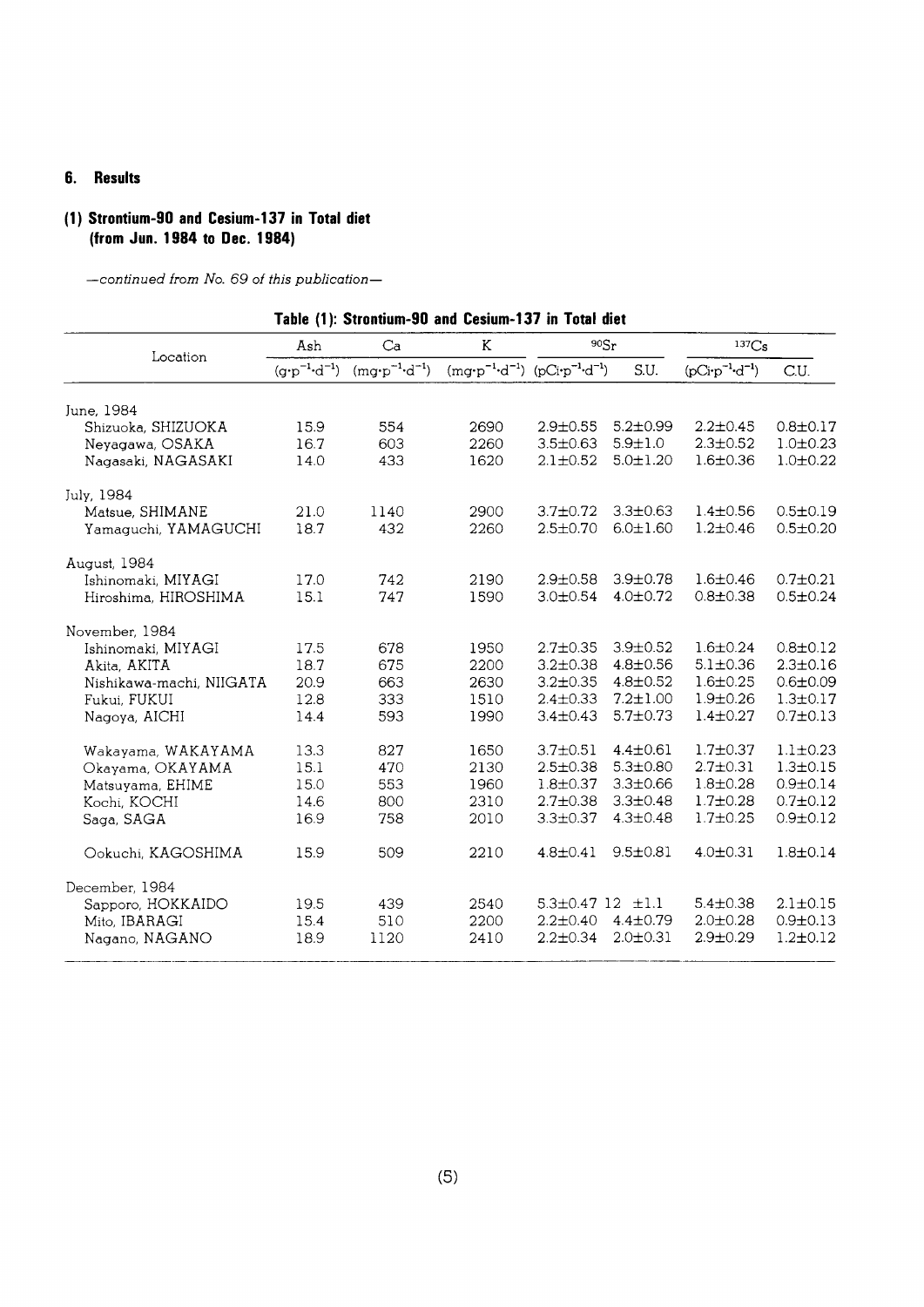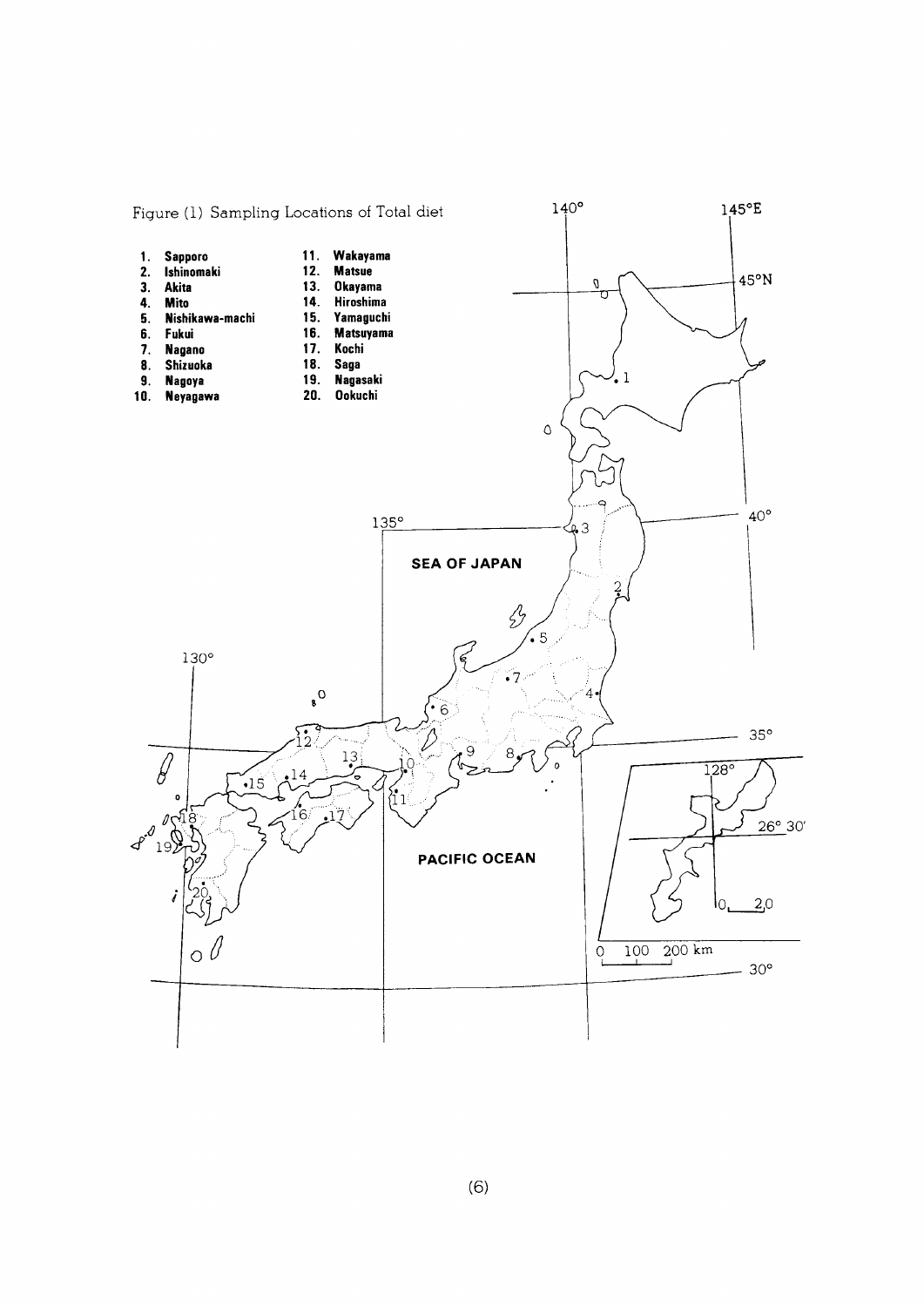# (2)-1 Strontium-90 and Cesium-137 in Rice (producing districts) (from Oct. 1984 to Dec. 1984)

|                                                                |                | Component      |                | 90Sr                             |                       | $137C_S$                         |                                  |  |
|----------------------------------------------------------------|----------------|----------------|----------------|----------------------------------|-----------------------|----------------------------------|----------------------------------|--|
| Location                                                       | Ash<br>(%)     | Ca<br>(q/kq)   | K<br>(q/kq)    | pCi/kg                           | S.U.                  | pCi/kg                           | C.U.                             |  |
| October, 1984<br>Mito, IBARAGI<br>Maki-machi, NIIGATA          | 0.566<br>0.413 | 0.056<br>0.053 | 0.911<br>0.842 | $0.5 \pm 0.17$<br>$0.5 \pm 0.16$ | $9 + 3.1$<br>$10+2.9$ | $4.5 \pm 0.26$<br>$0.2 \pm 0.13$ | $5.0 + 0.28$<br>$0.3 \pm 0.28$   |  |
| November, 1984<br>Ishikari-machi, HOKKAIDO                     | 0.603          | 0.058          | 1.21           | $0.1 \pm 0.15$                   | $1 + 2.6$             | $0.4 \pm 0.15$                   | $0.3 \pm 0.12$                   |  |
| December, 1984<br>Tajiri-machi, MIYAGI<br>Yamaguchi, YAMAGUCHI | 0.550<br>0.572 | 0.043<br>0.052 | 0.918<br>1.09  | $0.3 \pm 0.16$<br>$0.5 \pm 0.15$ | 6±3.8<br>$9+2.9$      | $2.1 \pm 0.18$<br>$0.5 \pm 0.11$ | $2.3 \pm 0.20$<br>$0.5 \pm 0.10$ |  |

| Table (2)-1: Strontium-90 and Cesium-137 in Rice |  |  |  |  |
|--------------------------------------------------|--|--|--|--|
|--------------------------------------------------|--|--|--|--|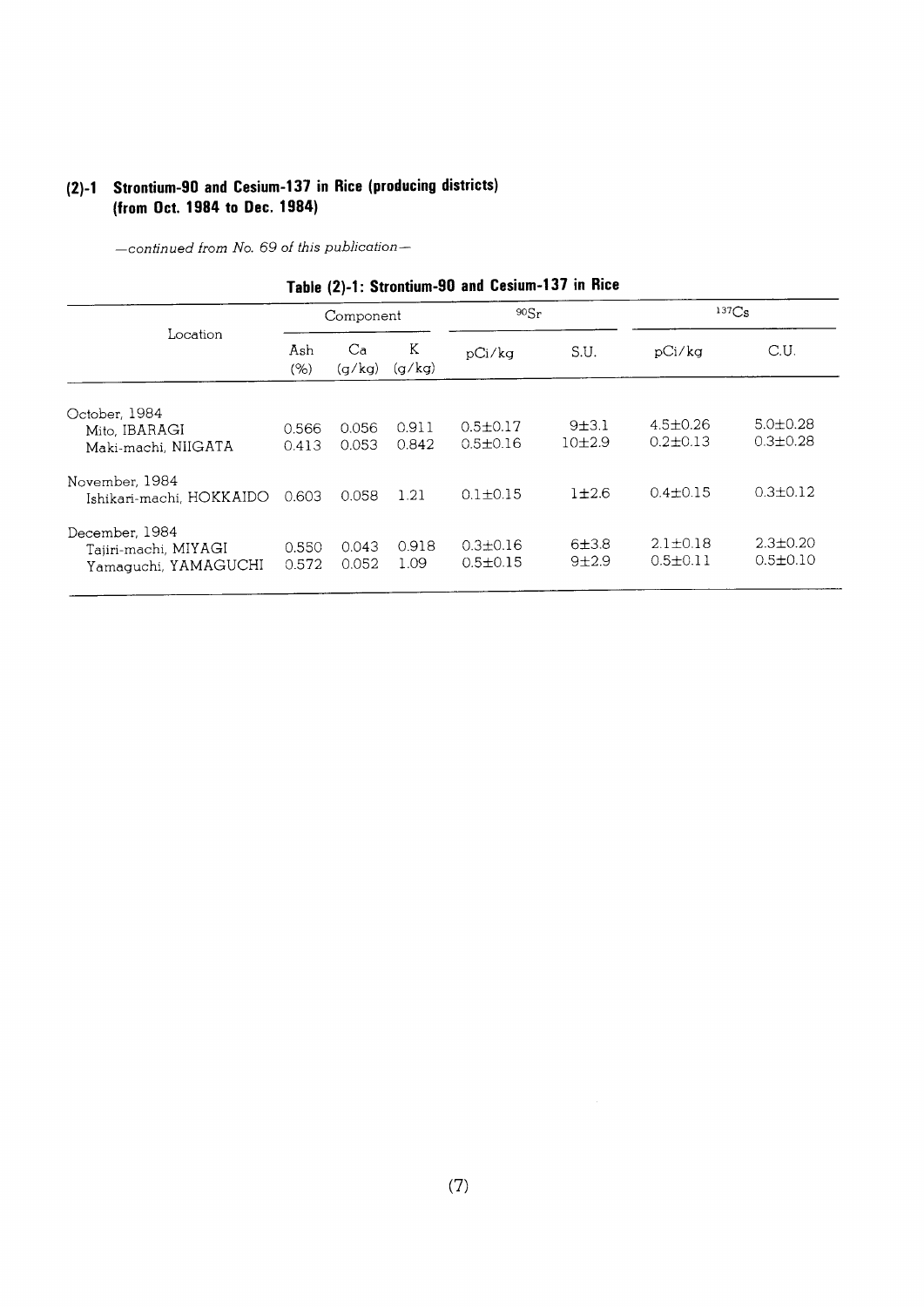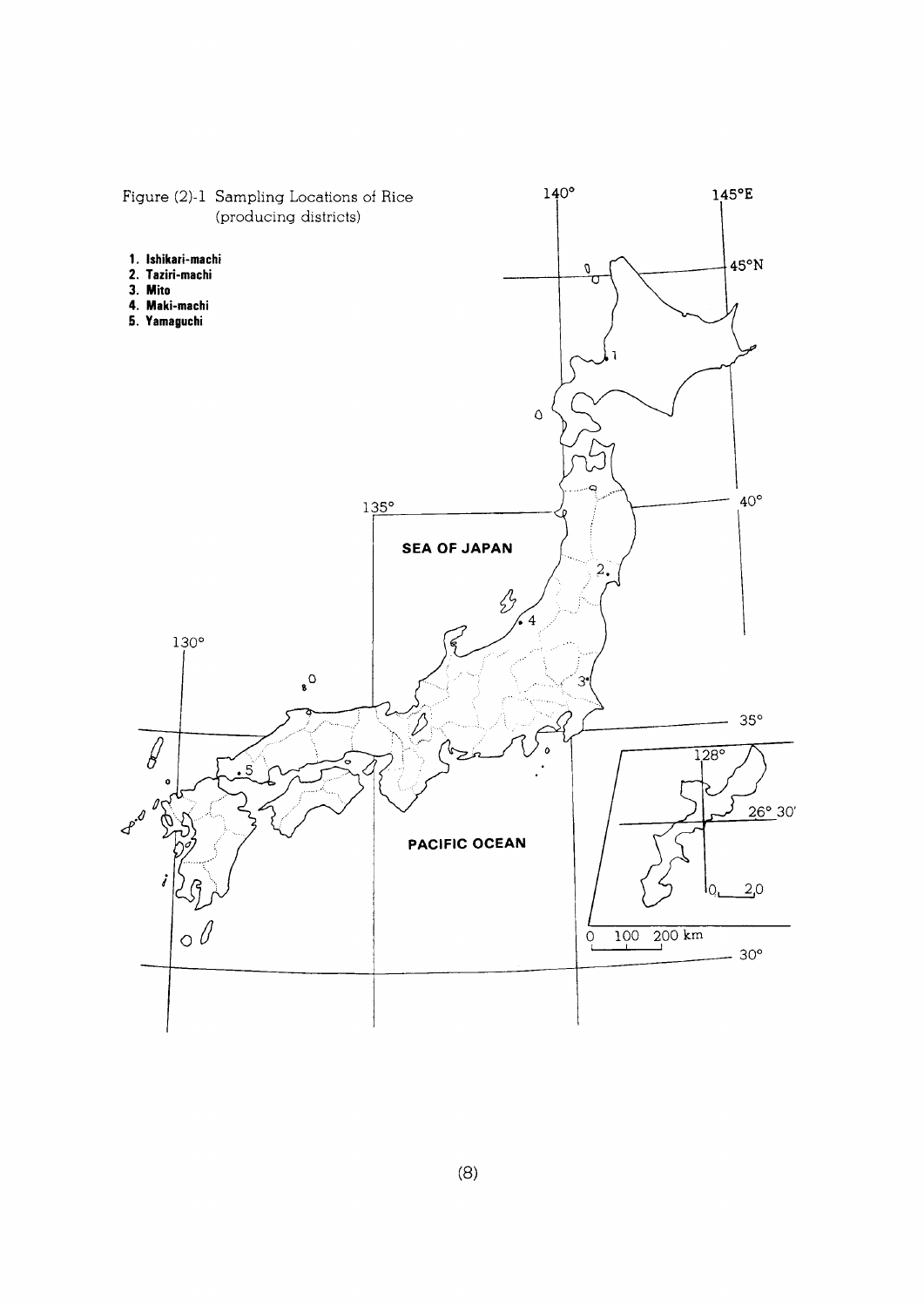# (2)-2 Strontium-90 and Cesium-137 in Rice (consuming districts) (from Sep. 1984 to Dec. 1984)

|                                                                                                                                               |                                                             | Component                                                   |                                                         | 90Sr                                                                                                                       |                                                                                     | $137C_S$                                                                                                                   |                                                                                                                            |  |
|-----------------------------------------------------------------------------------------------------------------------------------------------|-------------------------------------------------------------|-------------------------------------------------------------|---------------------------------------------------------|----------------------------------------------------------------------------------------------------------------------------|-------------------------------------------------------------------------------------|----------------------------------------------------------------------------------------------------------------------------|----------------------------------------------------------------------------------------------------------------------------|--|
| Location                                                                                                                                      | Ash<br>(% )                                                 | Ca<br>(a/ka)                                                | K<br>(q/kg)                                             | pCi/kg                                                                                                                     | S.U.                                                                                | pCi/ka                                                                                                                     | C.U.                                                                                                                       |  |
| September 1984<br>Kanazawa, ISHIKAWA                                                                                                          | 0.477                                                       | 0.053                                                       | 1.16                                                    | $0.2 \pm 0.13$                                                                                                             | $4 + 2.5$                                                                           | $1.1 \pm 0.14$                                                                                                             | $1.0 \pm 0.12$                                                                                                             |  |
| October, 1984<br>Akita, AKITA                                                                                                                 | 0.403                                                       | 0.046                                                       | 0.741                                                   | $0.9 \pm 0.16$                                                                                                             | 19±3.5                                                                              | 4.6 $\pm 0.24$                                                                                                             | 6.2 $\pm 0.32$                                                                                                             |  |
| Mito, IBARAGI<br>Shinjuku, TOKYO<br>Niigata, NIIGATA<br>Wakayama, WAKAYAMA                                                                    | 0.462<br>0.468<br>0.374<br>0.491                            | 0.046<br>0.045<br>0.051<br>0.052                            | 0.882<br>0.823<br>0.781<br>1.15                         | $0.2 \pm 0.13$<br>$0.05 \pm 0.12$<br>$0.7 \pm 0.15$<br>$0.5 \pm 0.15$                                                      | $4 + 2.8$<br>$1 + 2.7$<br>$13 + 2.9$<br>$9 + 2.9$                                   | $2.0 \pm 0.16$<br>$0.4 \pm 0.11$<br>$1.2 \pm 0.15$<br>$0.9 + 0.15$                                                         | $2.2 \pm 0.18$<br>$0.5 \pm 0.13$<br>$1.6 \pm 0.19$<br>$0.8 \pm 0.13$                                                       |  |
| November, 1984<br>Sapporo, HOKKAIDO<br>Fukui, FUKUI<br>Kyoto, KYOTO<br>Osaka, OSAKA<br>Hiroshima, HIROSHIMA<br>Matsuyama, EHIME<br>Saga, SAGA | 0.512<br>0.420<br>0.549<br>0.447<br>0.381<br>0.427<br>0.528 | 0.052<br>0.052<br>0.063<br>0.051<br>0.052<br>0.047<br>0.056 | 1.11<br>0.726<br>1.06<br>1.02<br>0.697<br>0.815<br>1.17 | $0.5 \pm 0.15$<br>$0.2 \pm 0.14$<br>$0.4 \pm 0.16$<br>$0.5 \pm 0.15$<br>$0.2 \pm 0.13$<br>$0.3 \pm 0.13$<br>$0.5 \pm 0.14$ | $10+2.9$<br>$4 + 2.6$<br>$7 + 2.6$<br>10±3.0<br>$4 + 2.6$<br>$6 + 2.9$<br>$9 + 2.6$ | $0.2 \pm 0.12$<br>$0.7 \pm 0.11$<br>$0.3 \pm 0.13$<br>$1.8 \pm 0.17$<br>$3.7 \pm 0.21$<br>$2.9 \pm 0.18$<br>$0.6 \pm 0.12$ | $0.2 \pm 0.11$<br>$0.9 \pm 0.14$<br>$0.3 \pm 0.12$<br>$1.7 \pm 0.17$<br>5.2 $\pm 0.30$<br>3.5 $\pm 0.22$<br>$0.5 \pm 0.10$ |  |
| Kagoshima, KAGOSHIMA<br>December, 1984<br>Yamagata, YAMAGATA<br>Nagoya, AICHI<br>Tottori, TOTTORI<br>Shimane, MATSUE<br>Kochi, KOCHI          | 0.486<br>0.481<br>0.514<br>0.399<br>0.531<br>0.412          | 0.052<br>0.052<br>0.043<br>0.046<br>0.054<br>0.049          | 0.913<br>0.928<br>1.08<br>0.790<br>0.955<br>0.819       | $0.1 \pm 0.16$<br>$0.7 \pm 0.15$<br>$0.3 \pm 0.14$<br>$0.7 \pm 0.15$<br>$0.6 \pm 0.17$<br>$0.4 \pm 0.11$                   | $2 + 3.1$<br>$13 + 2.9$<br>$7 + 3.3$<br>15±3.3<br>11±3.2<br>$8 + 2.3$               | $0.04 \pm 0.08$<br>$1.9 \pm 0.16$<br>$0.4 \pm 0.09$<br>$1.4 \pm 0.14$<br>4.4 $\pm 0.24$<br>$1.9 \pm 0.15$                  | $0.04 \pm 0.09$<br>$2.0 \pm 0.18$<br>$0.3 \pm 0.08$<br>$1.8 \pm 0.17$<br>4.6 $\pm 0.25$<br>$2.3 \pm 0.18$                  |  |

Table (2)-2: Strontium-90 and Cesium-137 in Rice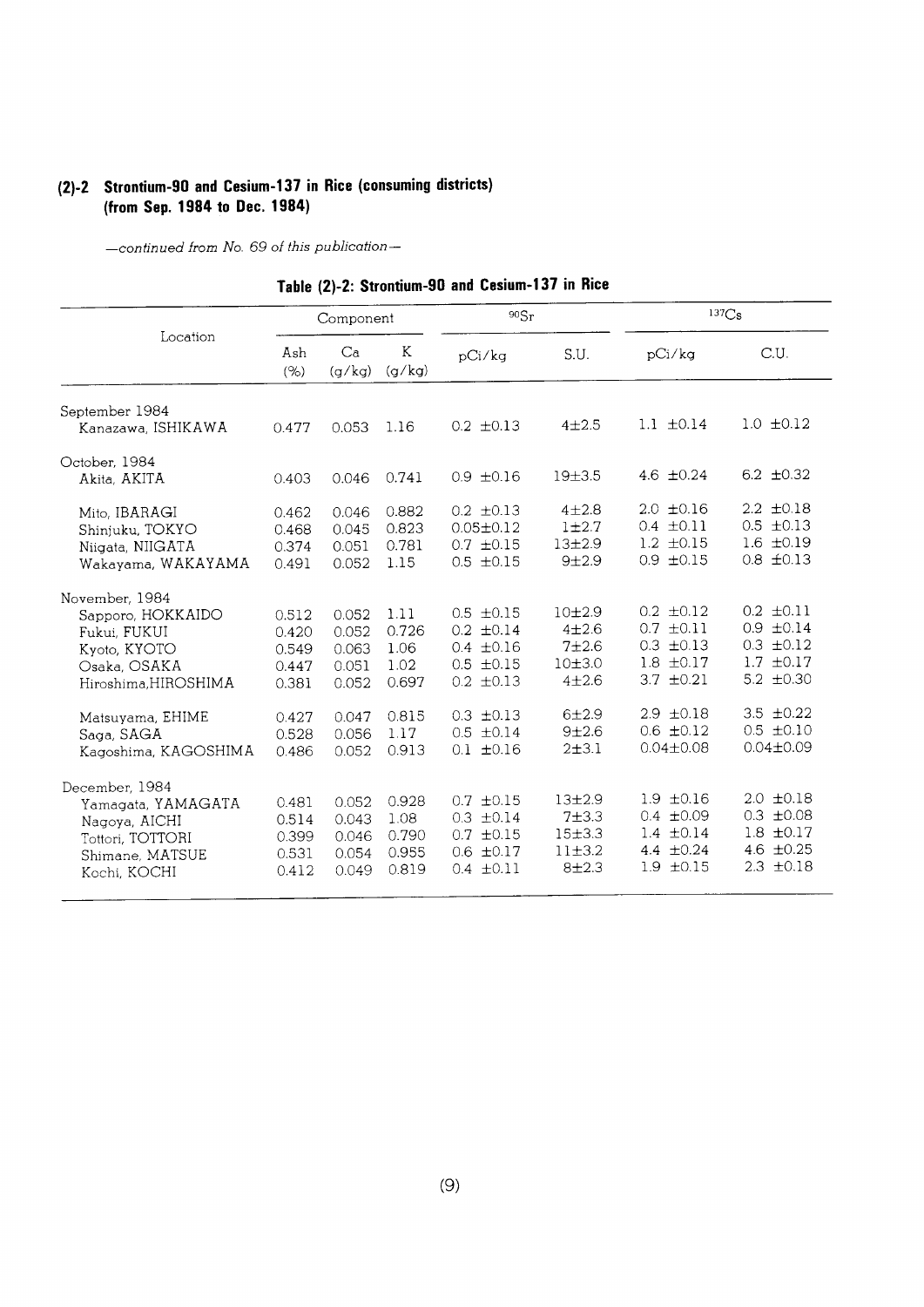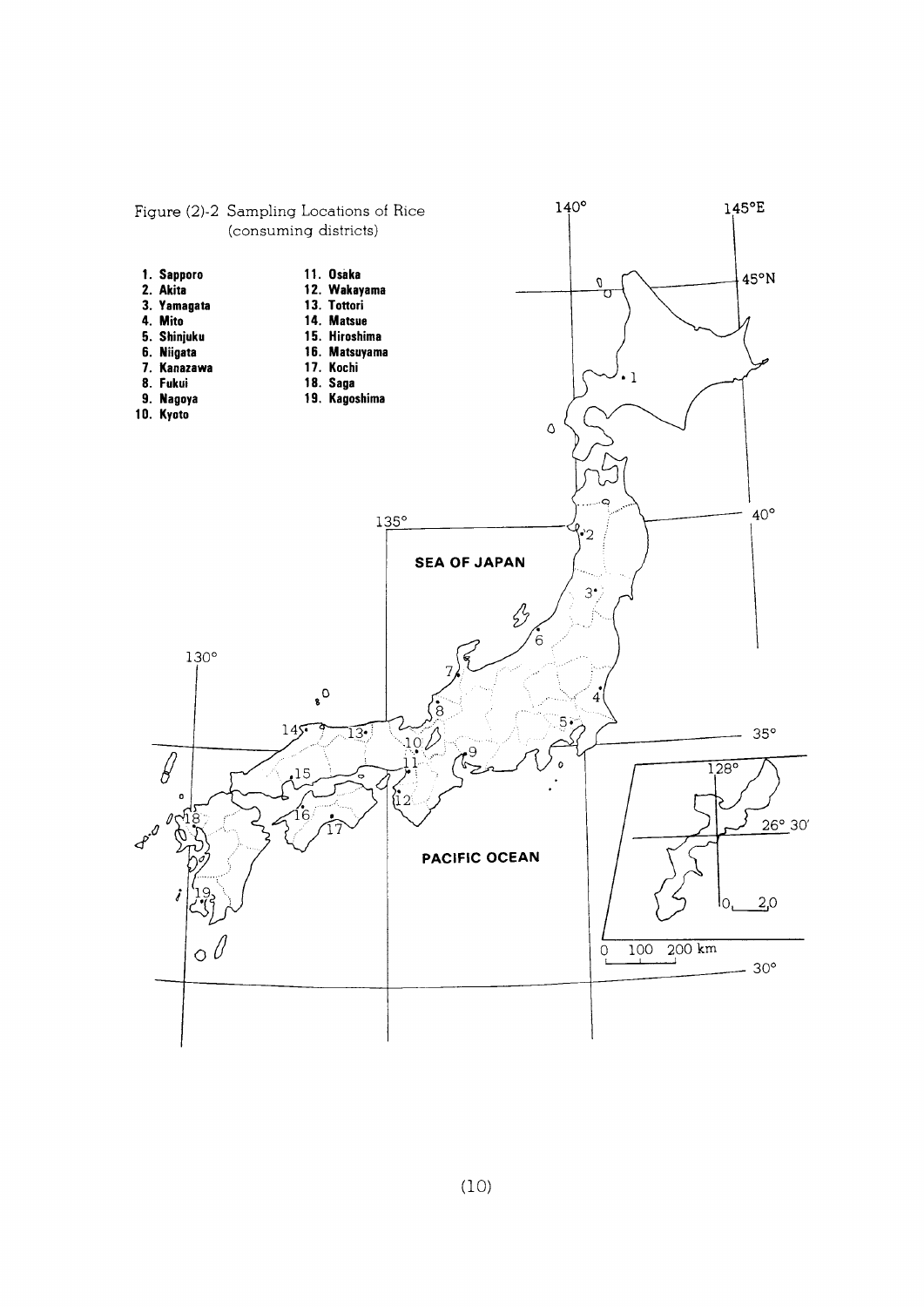# (3)-1 Strontium-90 and Cesium-137 in Milk (producing districts for WHO program) (from Apr. 1984 to Dec. 1984)

|                                                                                                                                   |                                      | Tanie (a) r. ottomami.               |                                      | unu vvəlum                                                                             |                                                                                        |                                                                                      |                                                                                      |  |
|-----------------------------------------------------------------------------------------------------------------------------------|--------------------------------------|--------------------------------------|--------------------------------------|----------------------------------------------------------------------------------------|----------------------------------------------------------------------------------------|--------------------------------------------------------------------------------------|--------------------------------------------------------------------------------------|--|
|                                                                                                                                   |                                      | Component                            |                                      | 90Sr                                                                                   |                                                                                        | $137C_S$                                                                             |                                                                                      |  |
| Location                                                                                                                          | Ash<br>$(g/\ell)$                    | Ca<br>$(g/\ell)$                     | K<br>(g/l)                           | $pCi/\ell$                                                                             | S.U.                                                                                   | $pCi/\ell$                                                                           | C.U.                                                                                 |  |
| April, 1984<br>Yakumo-mura, SHIMANE                                                                                               | 7.63                                 | 1.11                                 | 1.62                                 | $1.1 \pm 0.24$                                                                         | $1.0 \pm 0.22$                                                                         | $1.8 \pm 0.21$                                                                       | $1.1 \pm 0.13$                                                                       |  |
| May, 1984<br>Nishikawa-machi, NIIGATA                                                                                             | 7.51                                 | 1.12                                 | 1.72                                 | $0.8 \pm 0.23$                                                                         | $0.8 \pm 0.21$                                                                         | $2.1 \pm 0.22$                                                                       | $1.2 \pm 0.13$                                                                       |  |
| June, 1984<br>Yakumo-mura, SHIMANE                                                                                                | 7.66                                 | 1.12                                 | 1.52                                 | $1.1 \pm 0.25$                                                                         | $1.0 \pm 0.23$                                                                         | $1.8 + 0.21$                                                                         | $1.2 \pm 0.14$                                                                       |  |
| August, 1984<br>Sapporo, HOKKAIDO<br>Hachijo-Island, TOKYO<br>Nishikawa-machi, NIIGATA<br>Katsuyama, FUKUI<br>Nose-machi, OSAKA   | 7.54<br>6.75<br>7.21<br>7.46<br>6.77 | 1.19<br>1.06<br>1.12<br>1.09<br>1.02 | 1.68<br>1.41<br>1.61<br>1.67<br>1.40 | $1.1 \pm 0.24$<br>$5.9 + 0.36$<br>$2.0 \pm 0.27$<br>$3.7 \pm 0.34$<br>$0.7 \pm 0.21$   | $0.9 + 0.20$<br>5.5±0.34<br>$1.8 \pm 0.24$<br>$3.4 \pm 0.31$<br>$0.7 + 0.21$           | $3.1 \pm 0.25$<br>$18 \pm 0.5$<br>$6.4 \pm 0.33$<br>$3.5 \pm 0.28$<br>$0.5 \pm 0.18$ | $1.9 + 0.15$<br>$12 \pm 0.4$<br>$4.0 \pm 0.21$<br>$2.1 \pm 0.17$<br>$0.3 \pm 0.13$   |  |
| Yakumo-mura, SIMANE<br>Takamiya-machi, HIROSHIMA 6.74<br>Kochi, KOCHI<br>Fukuma-machi, FUKUOKA<br>Kajiki-machi, KAGOSHIMA         | 7.30<br>7.10<br>7.81<br>7.13         | 1.09<br>1.02<br>1.08<br>1.30<br>1.08 | 1.52<br>1.50<br>1.52<br>1.56<br>1.39 | $1.6 \pm 0.27$<br>$1.4 \pm 0.24$<br>$2.7 \pm 0.34$<br>$0.7 \pm 0.25$<br>$1.0 \pm 0.23$ | $1.4 \pm 0.25$<br>$1.4 \pm 0.24$<br>$2.5 \pm 0.32$<br>$0.6 \pm 0.19$<br>$0.9 \pm 0.21$ | $5.0 \pm 0.30$<br>$0.4 \pm 0.17$<br>$1.8 \pm 0.24$<br>$16 \pm 0.5$<br>$1.3 \pm 0.18$ | $3.3 \pm 0.20$<br>$0.3 \pm 0.11$<br>$1.2 \pm 0.16$<br>$10 \pm 0.4$<br>$1.0 \pm 0.13$ |  |
| November, 1984<br>Sapporo, HOKKAIDO<br>Hachijo-Island, TOKYO<br>Nishikawa-machi, NIIGATA<br>Katsuyama, FUKUI<br>Nose-machi, OSAKA | 7.86<br>6.66<br>7.65<br>7.78<br>7.66 | 1.25<br>1.01<br>1.12<br>1.18<br>1.18 | 1.53<br>1.33<br>1.69<br>1.59<br>1.48 | $1.7 + 0.25$<br>$4.4 \pm 0.32$<br>$0.8 + 0.23$<br>$3.2 \pm 0.33$<br>$0.9 + 0.21$       | $1.3 + 0.20$<br>$4.4 \pm 0.32$<br>$0.7 + 0.20$<br>$2.7 + 0.28$<br>$0.8 \pm 0.18$       | $2.0 \pm 0.22$<br>$15 \pm 0.5$<br>$3.4 \pm 0.27$<br>$2.5 \pm 0.25$<br>$0.6 \pm 0.16$ | $1.3 \pm 0.15$<br>$11 \pm 0.3$<br>$2.0 \pm 0.16$<br>$1.6 \pm 0.16$<br>$0.4 \pm 0.11$ |  |
| Kochi, KOCHI<br>Fukuma-machi, FUKUOKA<br>Kajiki-machi, KAGOSHIMA                                                                  | 7.47<br>7.27<br>7.68                 | 1.12<br>1.12<br>1.17                 | 1.59<br>1.53<br>1.61                 | $1.5 \pm 0.26$<br>$1.0 + 0.21$<br>$1.4 + 0.25$                                         | $1.4 \pm 0.23$<br>$0.9 + 0.19$<br>$1.2 \pm 0.21$                                       | $0.8 + 0.22$<br>$2.5 \pm 0.22$<br>$2.2 \pm 0.25$                                     | $0.5 \pm 0.14$<br>$1.6 \pm 0.15$<br>$1.4 \pm 0.15$                                   |  |
| December, 1984<br>Takamiya-machi, HIROSHIMA 6.74                                                                                  |                                      | 1.04                                 | 1.41                                 | $1.0 + 0.20$                                                                           | $1.0 \pm 0.19$                                                                         | $0.4 \pm 0.13$                                                                       | $0.3 \pm 0.09$                                                                       |  |

Table (3)-1: Strontium-90 and Cesium-137 in Milk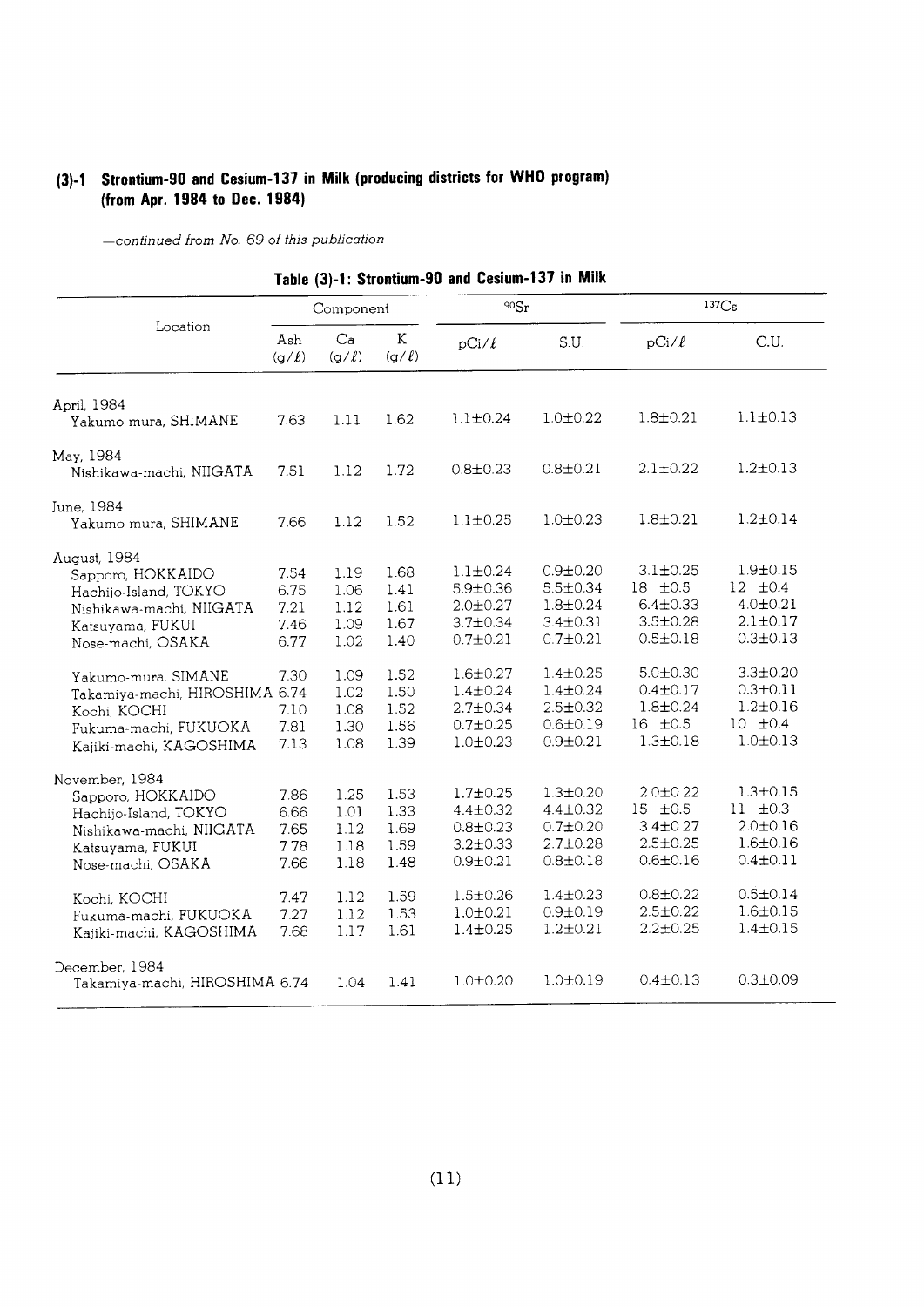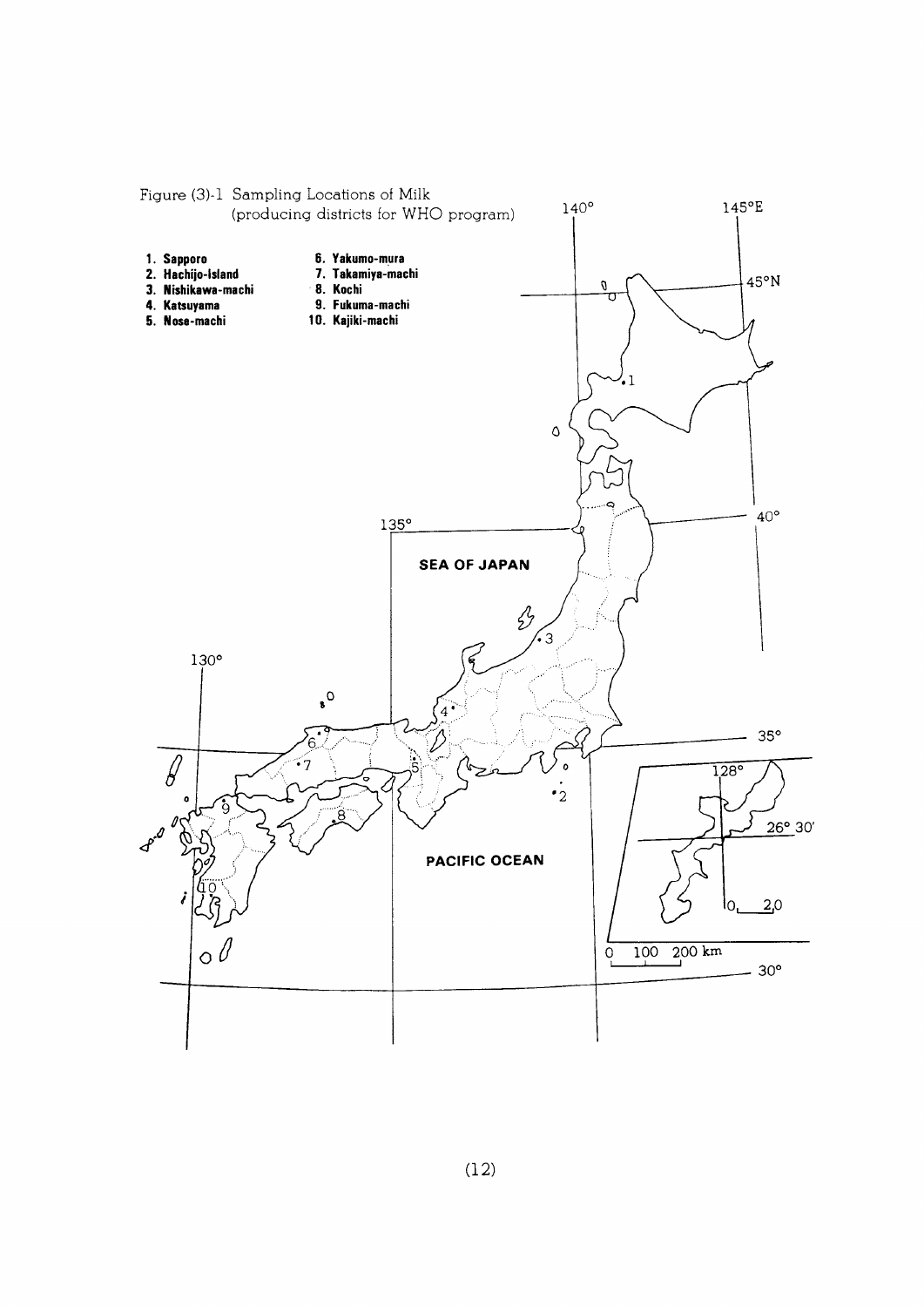# (3)-2 Strontium-90 and Cesium-137 in Mik (producing districts for domestic program) (from Jun. 1984 to Oct. 1984)

-continued from No. 69 of this publication-

|                                                                                                                            |                                      | Component                             |                                      |                                                                                        | $137C_S$<br>90Sr                                                                     |                                                                                        |                                                                                        |  |  |  |
|----------------------------------------------------------------------------------------------------------------------------|--------------------------------------|---------------------------------------|--------------------------------------|----------------------------------------------------------------------------------------|--------------------------------------------------------------------------------------|----------------------------------------------------------------------------------------|----------------------------------------------------------------------------------------|--|--|--|
| Location                                                                                                                   | Ash<br>(g/l)                         | Ca<br>$(g/\ell)$                      | Κ<br>(g/l)                           | $pCi/\ell$                                                                             | S.U.                                                                                 | pCi/l                                                                                  | C.U.                                                                                   |  |  |  |
| June, 1984<br>Yamato-machi, SAGA                                                                                           | 7.23                                 | 1.08                                  | 1.51                                 | $1.4 \pm 0.25$                                                                         | $1.3 + 0.23$                                                                         | $1.3 \pm 0.18$                                                                         | $0.9 + 0.12$                                                                           |  |  |  |
| August, 1984<br>Mito, IBARAGI<br>Oshimizu-machi, ISHIKAWA<br>Shizuoka, SHIZUOKA<br>Mihara-machi, HYOGO<br>Matsuyama, EHIME | 7.13<br>6.75<br>6.71<br>7.11<br>7.29 | 1.09<br>1.04<br>0.978<br>1.02<br>1.10 | 1.64<br>1.47<br>1.47<br>1.57<br>1.60 | $1.1 \pm 0.23$<br>$2.3 \pm 0.26$<br>$1.2 \pm 0.23$<br>$0.4 \pm 0.21$<br>$2.2 \pm 0.27$ | $1.0 \pm 0.21$<br>$2.2 \pm 0.26$<br>$1.2 \pm 0.23$<br>$0.4 \pm 0.20$<br>$2.0 + 0.24$ | $0.5 \pm 0.14$<br>$0.7 \pm 0.15$<br>$2.4 \pm 0.23$<br>$0.5 \pm 0.14$<br>$2.5 \pm 0.22$ | $0.3 \pm 0.08$<br>$0.5 \pm 0.10$<br>$1.6 \pm 0.16$<br>$0.3 \pm 0.09$<br>$1.6 \pm 0.14$ |  |  |  |
| October, 1984<br>Yamato-machi. SAGA                                                                                        | 7.46                                 | 1.11                                  | 1.60                                 | $0.8 + 0.21$                                                                           | $0.8 \pm 0.19$                                                                       | $0.5 \pm 0.19$                                                                         | $0.3 \pm 0.12$                                                                         |  |  |  |

#### Table (3)-2: Strontium-90 and Cesium-137 in Milk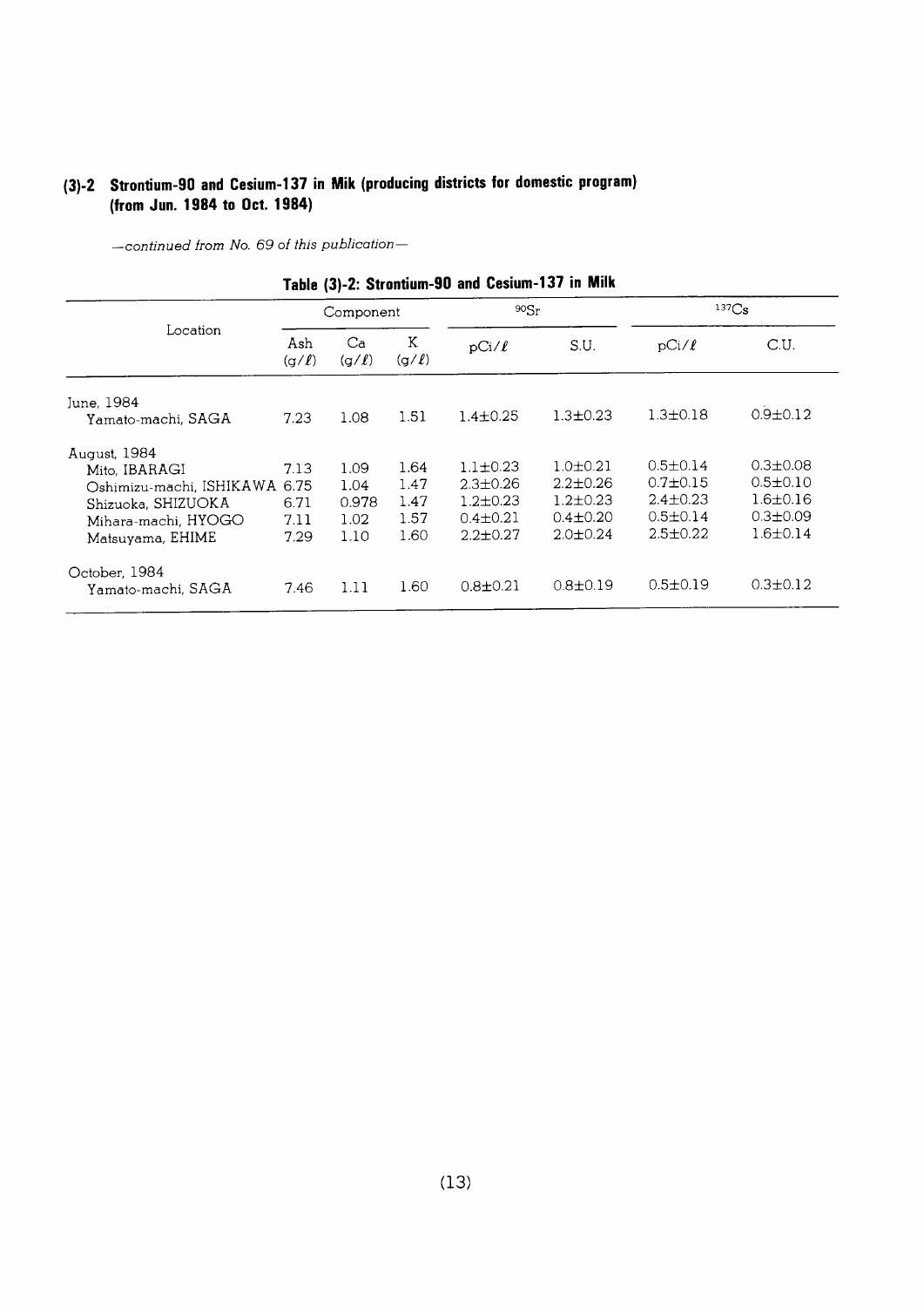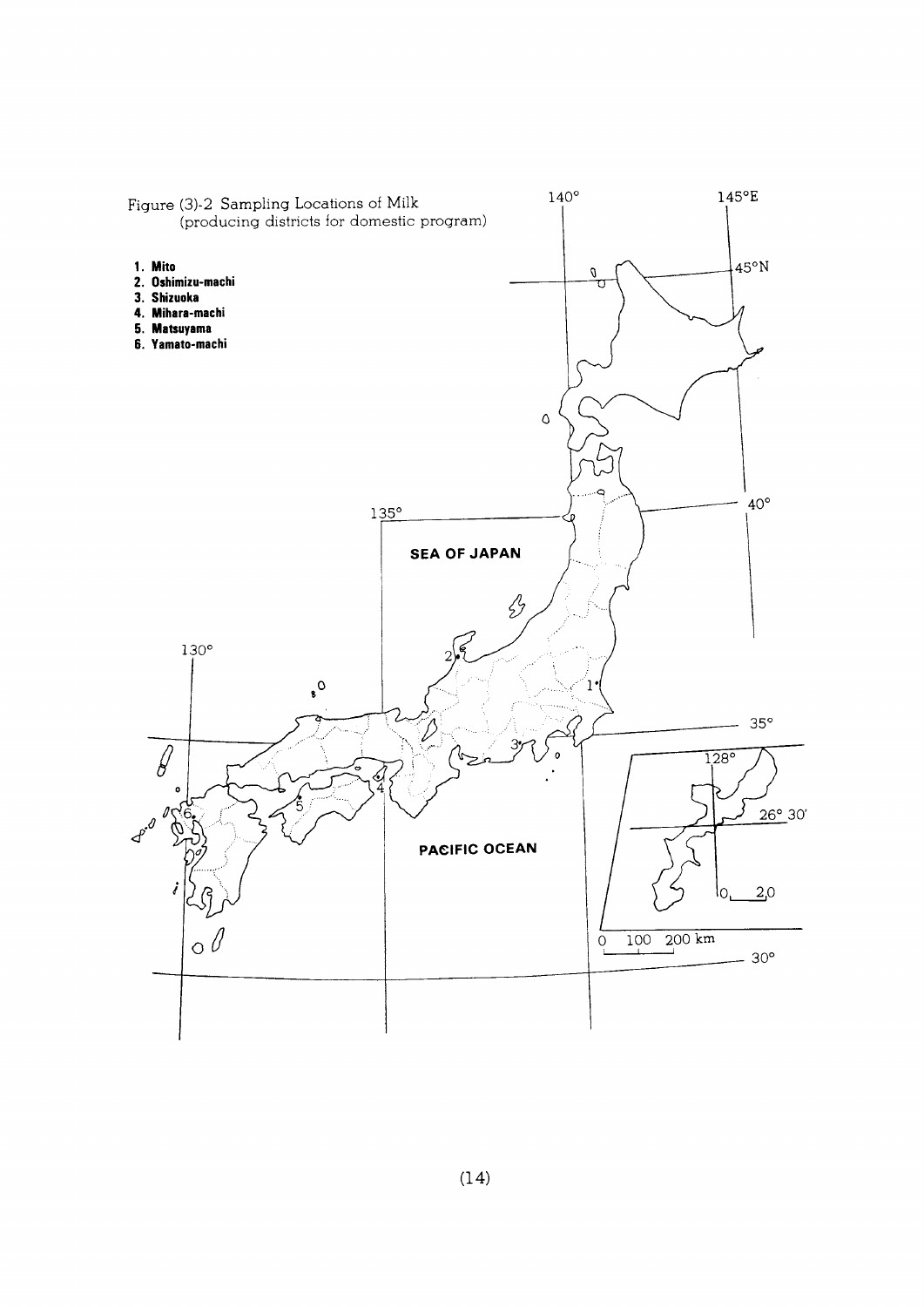# (3)-3 Strontium-90 and Cesium-137 in Milk (consuming districts) (from Jul. 1984 to Sep. 1984)

 $-$ continued from No. 69 of this publication $-$ 

|                               |                   |                  |            | Fadie (3)-3: Strontium-90 and Gesium-T37 in MHK |                |                |                   |
|-------------------------------|-------------------|------------------|------------|-------------------------------------------------|----------------|----------------|-------------------|
|                               |                   | Component        |            | 90Sr                                            |                |                | 137C <sub>S</sub> |
| Location                      | Ash<br>$(g/\ell)$ | Ca<br>$(g/\ell)$ | K<br>(g/l) | $pCi/\ell$                                      | S.U.           | $pCi/\ell$     | C.U.              |
| July, 1984                    |                   |                  |            |                                                 |                |                |                   |
| Matsue, SHIMANE               | 7.21              | 1.09             | 1.50       | $1.2 \pm 0.24$                                  | $1.1 \pm 0.22$ | $1.9 + 0.20$   | $1.2 \pm 0.13$    |
| Yonagusuku-mura, OKINAWA 7.19 |                   | 1.07             | 1.58       | $0.6 + 0.22$                                    | $0.6 \pm 0.21$ | $0.8 + 0.15$   | $0.5 \pm 0.10$    |
| August, 1984                  |                   |                  |            |                                                 |                |                |                   |
| Sapporo, HOKKAIDO             | 7.48              | 1.17             | 1.58       | $2.2 \pm 0.29$                                  | $1.9 \pm 0.25$ | $3.1 \pm 0.25$ | $2.0 \pm 0.16$    |
| Akita, AKITA                  | 7.21              | 1.09             | 1.52       | $2.7 \pm 0.28$                                  | $2.5 \pm 0.26$ | $2.6 \pm 0.23$ | $1.7 + 0.15$      |
| Yamagata, YAMAGATA            | 7.04              | 1.03             | 1.58       | $1.2 \pm 0.22$                                  | $1.2 \pm 0.21$ | $0.8 \pm 0.15$ | $0.5 \pm 0.10$    |
| Fukushima, FUKUSHIMA          | 7.21              | 1.07             | 1.55       | $1.8 + 0.25$                                    | $1.7 \pm 0.24$ | $5.3 \pm 0.31$ | $3.4 \pm 0.20$    |
| Shinjuku, TOKYO               | 6.82              | 1.04             | 1.45       | $1.2 \pm 0.21$                                  | $1.2 \pm 0.21$ | $1.4 \pm 0.17$ | $0.9 \pm 0.12$    |
| Niigata, NIIGATA              | 7.77              | 1.14             | 1.72       | $1.6 \pm 0.29$                                  | $1.4 \pm 0.26$ | $2.8 + 0.25$   | $1.6 \pm 0.14$    |
| Fukui, FUKUI                  | 7.02              | 1.04             | 1.61       | $2.4 \pm 0.29$                                  | $2.3 \pm 0.28$ | $2.5 \pm 0.25$ | $1.5 \pm 0.16$    |
| Nagano, NAGANO                | 6.69              | 1.01             | 1.43       | $1.1 \pm 0.21$                                  | $1.0 \pm 0.21$ | $1.1 \pm 0.16$ | $0.8 \pm 0.11$    |
| Nagoya, AICHI                 | 7.29              | 1.08             | 1.56       | $0.9 + 0.23$                                    | $0.9 + 0.21$   | $0.3 \pm 0.18$ | $0.2 \pm 0.11$    |
| Osaka, OSAKA                  | 7.15              | 1.05             | 1.55       | $1.0 \pm 0.23$                                  | $1.0 \pm 0.22$ | $1.3 \pm 0.21$ | $0.8 + 0.14$      |
| Wakayama, WAKAYAMA            | 6.43              | 0.969            | 1.42       | $0.9 + 0.21$                                    | $0.9 \pm 0.21$ | $0.7 \pm 0.15$ | $0.5 \pm 0.11$    |
| Yonago, TOTTORI               | 7.12              | 1.07             | 1.50       | $1.0 + 0.22$                                    | $1.0 + 0.21$   | $2.9 \pm 0.24$ | $2.0 \pm 0.16$    |
| Okayama, OKAYAMA              | 7.09              | 1.08             | 1.56       | $0.8 + 0.22$                                    | $0.7 \pm 0.21$ | $0.6 \pm 0.17$ | $0.4 \pm 0.11$    |
| Hiroshima, HIROSHIMA          | 7.00              | 1.06             | 1.56       | $0.9 + 0.21$                                    | $0.8 \pm 0.20$ | $0.7 \pm 0.14$ | $0.4 \pm 0.09$    |
| Yamaguchi, YAMAGUCHI          | 6.37              | 0.92             | 1.42       | $1.4 \pm 0.24$                                  | $1.5 \pm 0.26$ | $1.9 + 0.20$   | $1.3 \pm 0.14$    |
| Matsuyama, EHIME              | 7.80              | 1.12             | 1.54       | $1.3 + 0.25$                                    | $1.2 \pm 0.22$ | $0.7 \pm 0.16$ | $0.5 \pm 0.10$    |
| Kochi, KOCHI                  | 6.88              | 0.999            | 1.40       | $0.9 + 0.27$                                    | $0.9 + 0.27$   | $1.0 \pm 0.19$ | $0.7 \pm 0.14$    |
| Chikushino, FUKUOKA           | 7.25              | 1.10             | 1.55       | $0.5 \pm 0.22$                                  | $0.4 \pm 0.20$ | $1.7 + 0.20$   | $1.1 \pm 0.13$    |
| Nagasaki, NAGASAKI            | 6.77              | 1.00             | 1.44       | $0.7 \pm 0.22$                                  | $0.7 \pm 0.22$ | $0.9 + 0.15$   | $0.6 \pm 0.11$    |
| Kagoshima, KAGOSHIMA          | 7.21              | 1.09             | 1.70       | $1.6 + 0.25$                                    | $1.5 \pm 0.23$ | $3.9 \pm 0.28$ | $2.3 \pm 0.16$    |
| September, 1984               |                   |                  |            |                                                 |                |                |                   |
| Sendai, MIYAGI                | 7.32              | 1.09             | 1.61       | $1.4 \pm 0.23$                                  | $1.3 + 0.21$   | $1.5 \pm 0.19$ | $0.9 + 0.12$      |

# Table (3)-3: Strontium-90 and Cesium-137 in Milk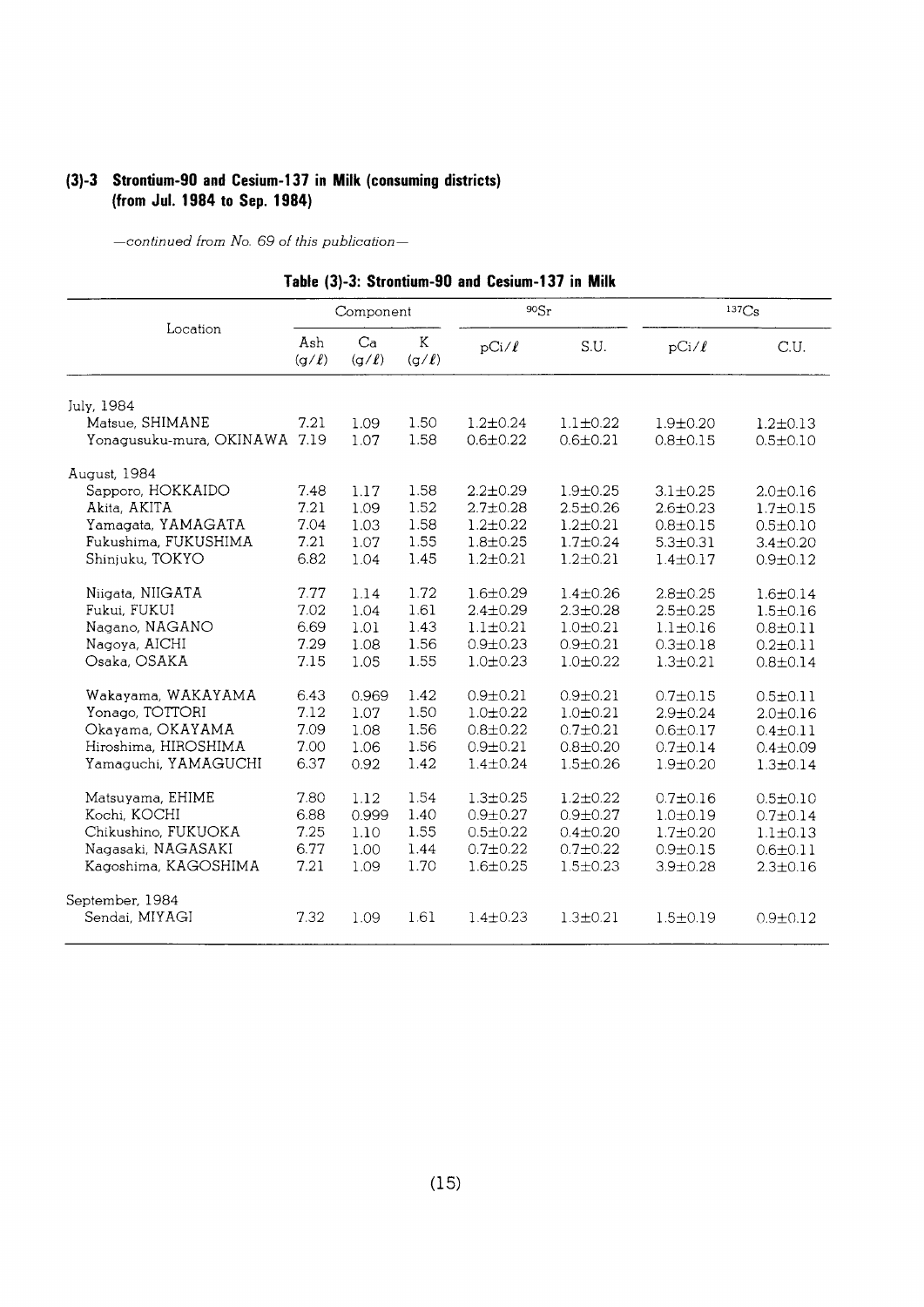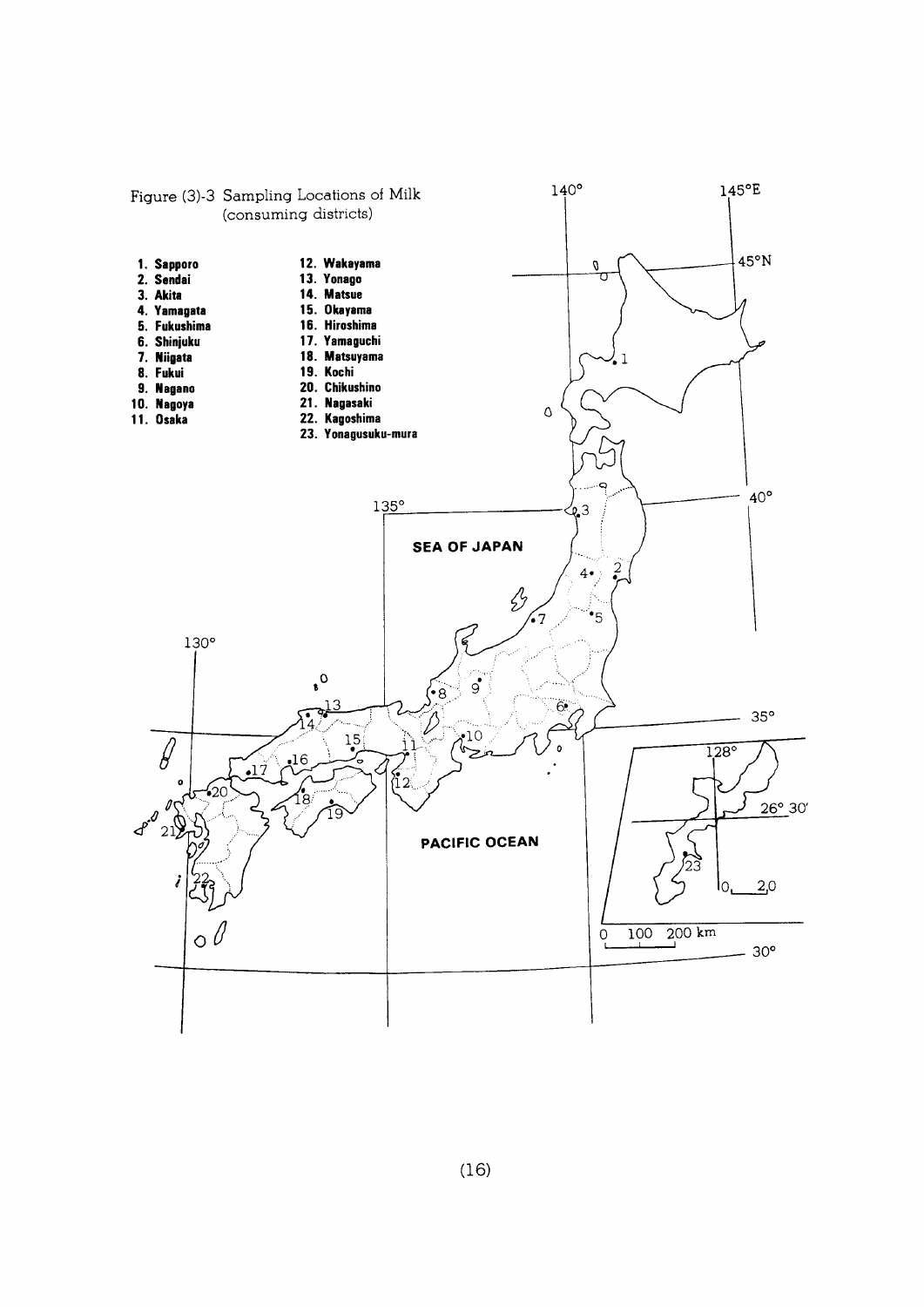# (3)-4 Strontium-90 and Cesium-137 in Milk (Powderd milk)

-continued from No. 69 of this publication-

| LADIG (977, OGUNGUN-30 ANU CCSIUNI-LJ/ III MIIK |            |              |             |                |                |                 |                |  |  |  |  |  |
|-------------------------------------------------|------------|--------------|-------------|----------------|----------------|-----------------|----------------|--|--|--|--|--|
|                                                 |            | Component    |             | 90Sr           |                |                 | $137C_S$       |  |  |  |  |  |
| Location                                        | Ash<br>(%) | Ca<br>(a/ka) | К<br>(q/kq) | pCi/ka         | S.U.           | pCi/ka          | C.U.           |  |  |  |  |  |
| December, 1984                                  |            |              |             |                |                |                 |                |  |  |  |  |  |
| Meiji                                           | 2.55       | 3.90         | 5.99        | $3.5 \pm 0.35$ | $0.9 + 0.09$   | $10 \pm 0.5$    | $1.7 \pm 0.08$ |  |  |  |  |  |
| Yukijirushi                                     | 2.50       | 3.68         | 5.55        | $4.0 \pm 0.37$ | $1.1 \pm 0.10$ | $8.9 \pm 0.43$  | $1.6 \pm 0.08$ |  |  |  |  |  |
| Wakodo                                          | 2.60       | 4.11         | 5.72        | $4.0 \pm 0.40$ | $1.0 \pm 0.10$ | $5.5 \pm 0.35$  | $1.0 \pm 0.06$ |  |  |  |  |  |
| Morinaga                                        | 2.37       | 3.46         | 5.38        | $3.9 \pm 0.36$ | $1.1 \pm 0.10$ | $10 f + 0.4$    | $1.9 + 0.08$   |  |  |  |  |  |
| $*$ Meiii                                       | 7.96       | 12.6         | 17.1        | $33 \pm 1.0$   | $2.6 \pm 0.08$ | 140<br>±2       | $8.5 \pm 0.11$ |  |  |  |  |  |
| *Morinaga                                       | 8.11       | 13.0         | 18.1        | $19 + 0.8$     | $1.4 \pm 0.06$ | 23<br>$\pm 0.7$ | $1.3 \pm 0.04$ |  |  |  |  |  |
|                                                 |            |              |             |                |                |                 |                |  |  |  |  |  |

# Table (3)-4: Strontium-90 and Cesium-137 in Milk

\*Skim milk.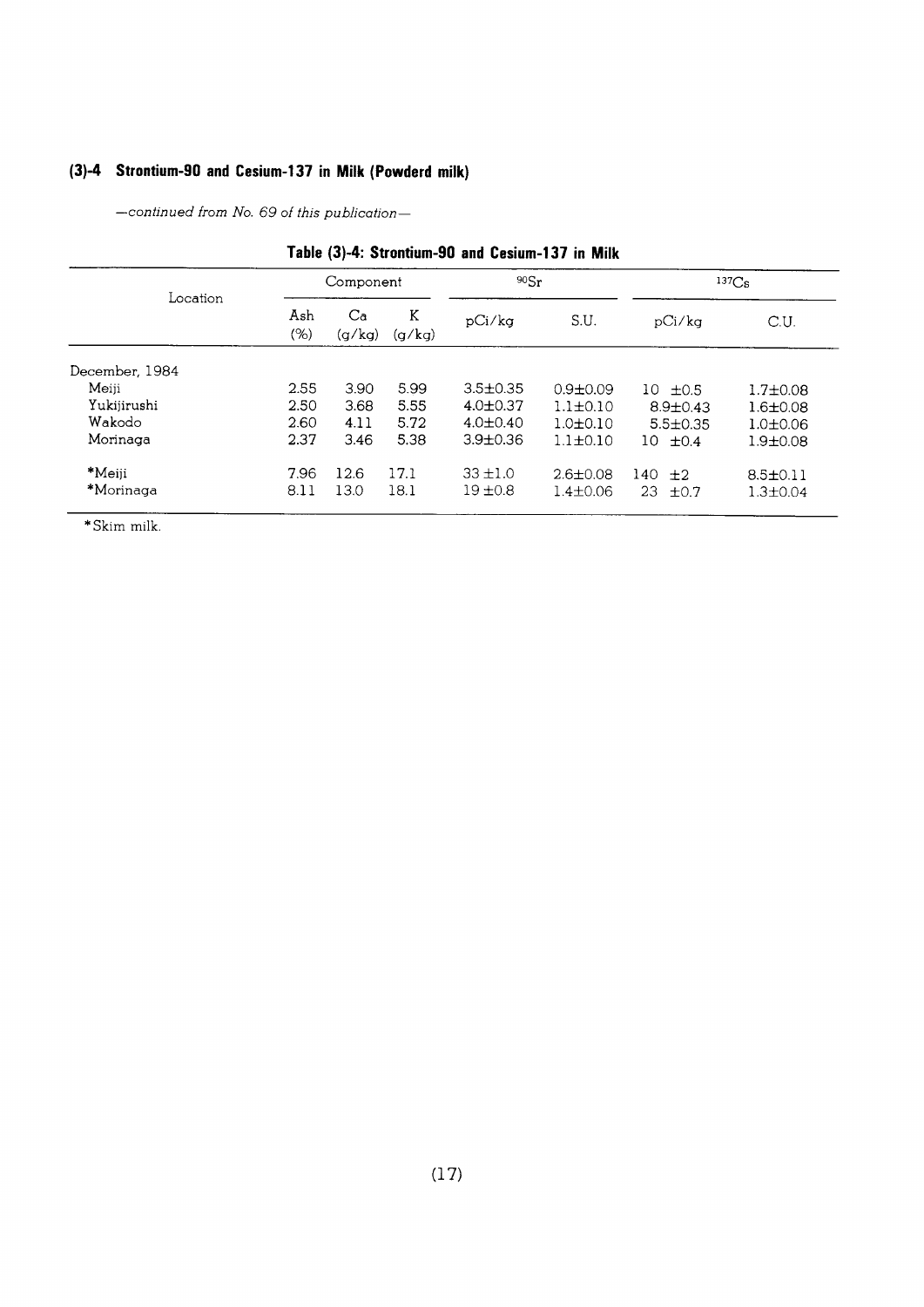# (4)-1 Strontium-90 and Cesium-137 in Vegetables (producing districts) (from May. 1984 to Dec. 1984)

| Table (4)-1: Strontium-90 and Cesium-137 in Vegetables                                    |                |                         |                      |                                                    |                                                 |                                                  |                                                     |  |  |  |
|-------------------------------------------------------------------------------------------|----------------|-------------------------|----------------------|----------------------------------------------------|-------------------------------------------------|--------------------------------------------------|-----------------------------------------------------|--|--|--|
|                                                                                           |                | Component               |                      |                                                    | 90Sr                                            | 137C <sub>S</sub>                                |                                                     |  |  |  |
| Location                                                                                  | Ash<br>(% )    | Ca<br>(g/kg)            | $\rm K$<br>(g/kg)    | pCi/kg                                             | S.U.                                            | pCi/ka                                           | C.U.                                                |  |  |  |
| (Japanese radish)                                                                         |                |                         |                      |                                                    |                                                 |                                                  |                                                     |  |  |  |
| May, 1984<br>Akabane-machi, AICHI                                                         | 0.553          | 0.130                   | 2.45                 | $1.9 + 0.37$                                       | $15 \pm 2.9$                                    | $0.2 \pm 0.17$                                   | $0.1 \pm 0.07$                                      |  |  |  |
| July, 1984<br>Oota, SHIMANE                                                               | 0.333          | 0.136                   | 1.32                 | $13 \pm 0.5$                                       | 94 $\pm 4.0$                                    | $4.7 \pm 0.30$                                   | 3.5 $\pm 0.23$                                      |  |  |  |
| August, 1984<br>Ishikari-machi, HOKKAIDO                                                  | 0.502          | 0.176                   | 1.67                 | $16$ $\pm 0.6$                                     | $92 \pm 3.5$                                    | $8.7 \pm 0.37$                                   | 5.2 $\pm 0.22$                                      |  |  |  |
| October, 1984<br>Saku, NAGANO                                                             | 0.571          | 0.298                   | 2.62                 | $4.1 \pm 0.29$                                     | $14$ $\pm 1.0$                                  | $0.6 \pm 0.12$                                   | $0.2 \pm 0.04$                                      |  |  |  |
| November, 1984<br>Ashiwara-machi, FUKUI<br>Akashi, HYOGO<br>Kaimon-machi, KAGOSHIMA 0.692 | 0.556<br>0.594 | 0.263<br>0.271<br>0.235 | 2.38<br>2.58<br>3.21 | $3.1 \pm 0.27$<br>$2.4 \pm 0.26$<br>$2.1 \pm 0.29$ | $12$ $\pm 1.0$<br>$8.8 + 0.98$<br>$9.0 \pm 1.2$ | $0.1 \pm 0.13$<br>$0.1 + 0.11$<br>$0.3 \pm 0.16$ | $0.1 \pm 0.06$<br>$0.05 \pm 0.04$<br>$0.1 \pm 0.05$ |  |  |  |
| December, 1984<br>Wakayama, WAKAYAMA<br>Kokufu-machi, TOTTORI                             | 0.348<br>0.628 | 0.221<br>0.275          | 0.987<br>2.76        | $1.6 \pm 0.27$<br>11±0.5                           | $7.0 \pm 1.2$<br>40 ±1.8                        | $0.1 \pm 0.16$<br>$0.2 \pm 0.13$                 | $0.1 \pm 0.16$<br>$0.1 \pm 0.05$                    |  |  |  |
| (Spinach)                                                                                 |                |                         |                      |                                                    |                                                 |                                                  |                                                     |  |  |  |
| May, 1984<br>Tahara-machi, AICHI                                                          | 1.20           | 1.02                    | 3.85                 | 5.6±0.39                                           | $5.5 \pm 0.38$                                  | $0.2 \pm 0.13$                                   | $0.1 \pm 0.03$                                      |  |  |  |
| July, 1984<br>Oota, SHIMANE                                                               | 1.49           | 0.465                   | 6.58                 | $5.6 \pm 0.41$                                     | $12 \pm 0.9$                                    | $1.0 + 0.19$                                     | $0.2 \pm 0.03$                                      |  |  |  |
| August, 1984<br>Ishikari-machi, HOKKAIDO                                                  | 1.67           | 0.445                   | 7.91                 | $2.1 \pm 0.30$                                     | $4.6 \pm 0.67$                                  | $0.3 + 0.16$                                     | $0.03 \pm 0.02$                                     |  |  |  |
| October, 1984<br>Saku, NAGANO                                                             | 1.95           | 0.718                   | 8.57                 | $4.4 \pm 0.44$                                     | $6.1 \pm 0.61$                                  | $1.2 \pm 0.22$                                   | $0.1 \pm 0.03$                                      |  |  |  |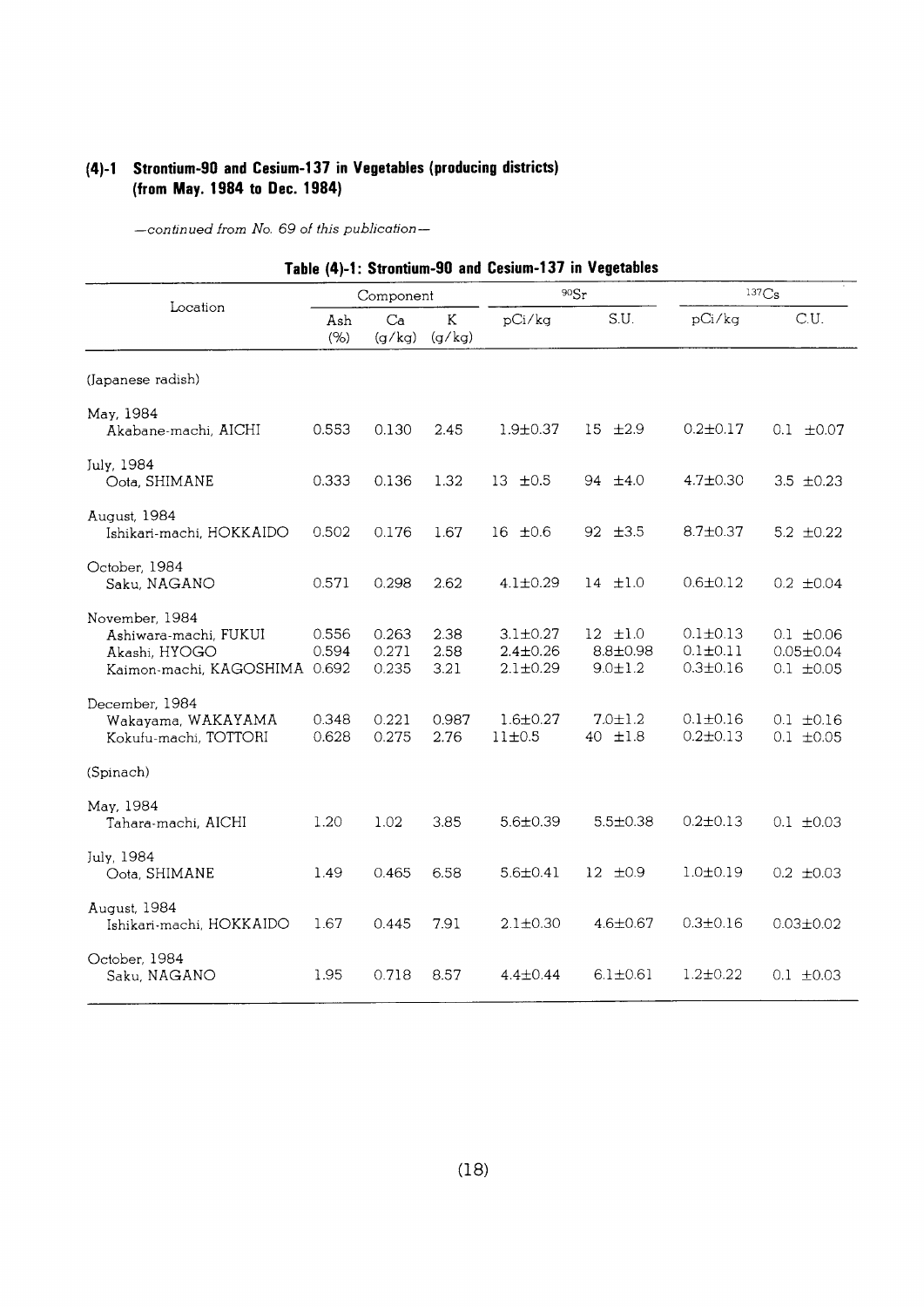|                                                                                                              | Component            |                                |                              | 90Sr                                                               |                                                                   | $137C_S$                                                           |                                                                       |
|--------------------------------------------------------------------------------------------------------------|----------------------|--------------------------------|------------------------------|--------------------------------------------------------------------|-------------------------------------------------------------------|--------------------------------------------------------------------|-----------------------------------------------------------------------|
| Location                                                                                                     | Ash<br>(% )          | Ca<br>(q/kq)                   | K<br>(g/kg)                  | pCi/kg                                                             | S.U.                                                              | pCi/kg                                                             | C.U.                                                                  |
| November, 1984<br>Fukui, FUKUI<br>Kurayoshi, TOTTORI<br>Shime-machi, FUKUOKA<br>Kaimon-machi, KAGOSHIMA 1.67 | 2.11<br>1.34<br>1.37 | 0.720<br>1.16<br>1.02<br>0.850 | 8.34<br>3.44<br>4.94<br>6.68 | $5.8 \pm 0.47$<br>$7.7 \pm 0.52$<br>13 $\pm 0.7$<br>$9.2 \pm 0.54$ | $8.1 \pm 0.66$<br>$6.6 \pm 0.45$<br>$\pm 0.7$<br>13<br>±0.6<br>11 | $0.3 \pm 0.24$<br>14 $\pm 0.6$<br>$5.2 \pm 0.36$<br>$2.4 \pm 0.28$ | $0.03 \pm 0.03$<br>4.1 $\pm 0.16$<br>$1.1 \pm 0.07$<br>$0.4 \pm 0.04$ |
| (Onion)<br>July, 1984<br>Kumatori-machi, OSAKA                                                               |                      | 0.379 0.140                    | 1.53                         | $2.0 \pm 0.30$                                                     | $14 \pm 2.1$                                                      | $0.1 \pm 0.12$                                                     | $0.1 \pm 0.08$                                                        |
| (Chinese Cabbage)<br>December, 1984<br>Wakayama, WAKAYAMA                                                    | 0.529                | 0.433                          | 2.04                         | $0.7 + 0.18$                                                       | $1.7 \pm 0.42$                                                    | $0.2 \pm 0.12$                                                     | ±0.06<br>0.1                                                          |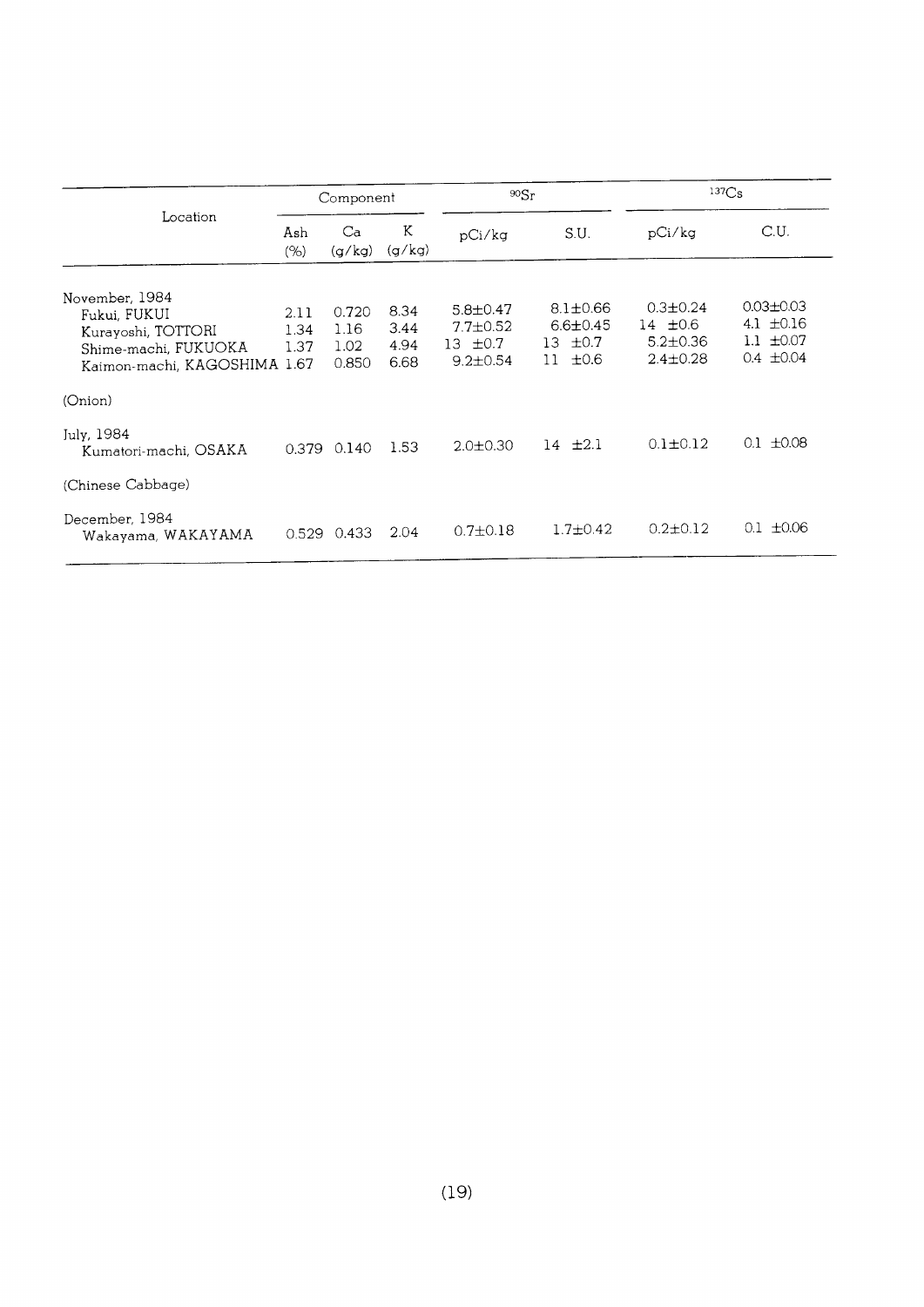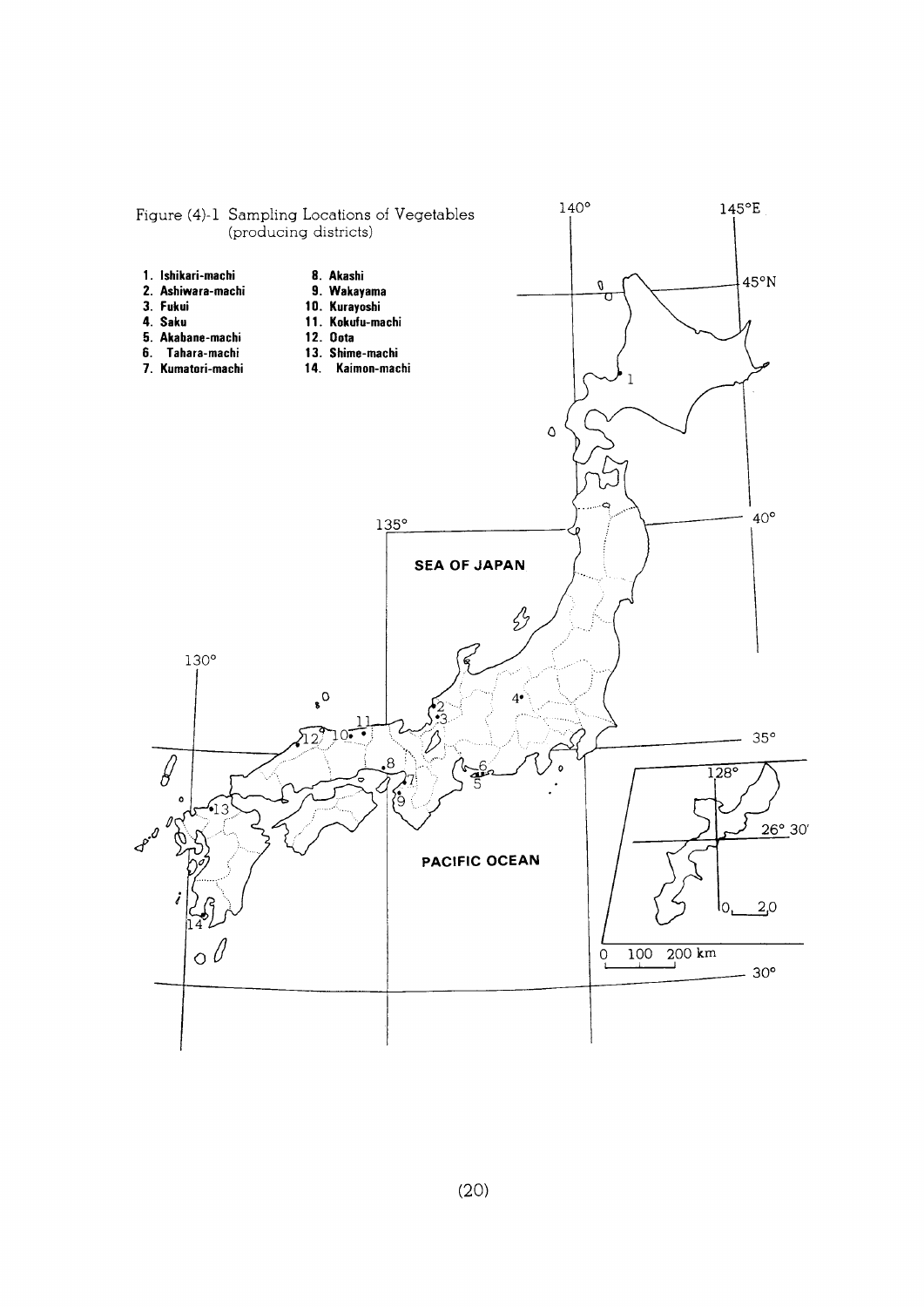# (4)-2 Strontium-90 and Cesium-137 in Vegetables (consuming districts) (from Sep. 1984 to Dec. 1984)

|                                                                                                              |                                           | Component                                 |                                      | 90Sr                                                                          |                                                                           | 137C <sub>S</sub>                                                                      |                                                                                         |  |
|--------------------------------------------------------------------------------------------------------------|-------------------------------------------|-------------------------------------------|--------------------------------------|-------------------------------------------------------------------------------|---------------------------------------------------------------------------|----------------------------------------------------------------------------------------|-----------------------------------------------------------------------------------------|--|
| Location                                                                                                     | Ash<br>(% )                               | Ca<br>(g/kg)                              | K<br>(g/kg)                          | pCi/kg                                                                        | S.U.                                                                      | pCi/kg                                                                                 | C.U.                                                                                    |  |
| (Japanese radish)<br>September, 1984<br>Sendai, MIYAGI                                                       | 0.495                                     | 0.242                                     | 1.86                                 | $5.7 \pm 0.56$                                                                | $24 \pm 2.3$                                                              | $1.3 \pm 0.22$                                                                         | $0.7 \pm 0.12$                                                                          |  |
| October, 1984<br>yamagata, YAMAGATA<br>Kyoto, KYOTO                                                          | 0.463<br>0.603                            | 0.316<br>0.211                            | 1.73<br>2.55                         | $4.5 \pm 0.42$<br>$9.5 \pm 0.43$                                              | $14$ $\pm 1.3$<br>45 ±2.1                                                 | $0.5 \pm 0.17$<br>$1.8 \pm 0.18$                                                       | $0.3 \pm 0.10$<br>$0.7 \pm 0.07$                                                        |  |
| November, 1984<br>Akita, AKITA<br>Niigata, NIIGATA<br>Kanazawa, ISHIKAWA<br>Osaka, OSAKA<br>Okayama, OKAYAMA | 0.486<br>0.380<br>0.554<br>0.548<br>0.458 | 0.198<br>0.156<br>0.337<br>0.190<br>0.232 | 2.18<br>1.60<br>2.21<br>2.14<br>2.01 | $8.6 \pm 0.55$<br>$1.2 \pm 0.16$<br>$5.2 \pm 0.32$<br>$1.8 + 0.26$<br>28 ±0.8 | 44 ±2.8<br>$7.4 \pm 0.99$<br>$15 \pm 0.9$<br>$9.0 \pm 1.4$<br>120 $\pm 4$ | $0.1 \pm 0.16$<br>$0.2 \pm 0.08$<br>$0.4 \pm 0.11$<br>$2.4 \pm 0.20$<br>$1.8 \pm 0.24$ | $0.04 \pm 0.07$<br>$0.1 \pm 0.05$<br>$0.2 \pm 0.05$<br>$1.1 \pm 0.09$<br>$0.9 \pm 0.12$ |  |
| Saga, SAGA                                                                                                   | 0.577                                     | 0.261                                     | 2.68                                 | $1.7 \pm 0.26$                                                                | $6.4 \pm 1.0$                                                             | $0.0 \pm 0.12$                                                                         | $0.00 \pm 0.05$                                                                         |  |
| (Spinach)<br>May, 1984<br>Sendai, MIYAGI<br>June, 1984                                                       | 1.07                                      | 0.430                                     | 4.77                                 | $4.2 \pm 0.35$                                                                | $9.8 \pm 0.81$                                                            | $0.1 \pm 0.12$                                                                         | $0.02 \pm 0.03$                                                                         |  |
| Niigata, NIIGATA<br>October, 1984<br>Yamagata, YAMAGATA                                                      | 1.14<br>1.90                              | 0.438<br>0.386                            | 4.77<br>8.87                         | $1.6 \pm 0.30$<br>4.7±0.45                                                    | $3.7 \pm 0.69$<br>$12 \pm 1.2$                                            | $0.3 \pm 0.15$<br>$0.0 \pm 0.15$                                                       | $0.1 \pm 0.03$<br>$0.00 \pm 0.02$                                                       |  |
| November, 1984<br>Kyoto, KYOTO<br>Osaka, OSAKA<br>Okayama, OKAYAMA<br>Saga, SAGA                             | 1.59<br>1.45<br>1.70<br>1.80              | 0.821<br>0.789<br>0.697<br>1.14           | 7.65<br>5.46<br>7.08<br>7.44         | $1.9 \pm 0.29$<br>$1.3 \pm 0.30$<br>2.1±0.33<br>$0.4 \pm 0.31$                | $2.3 \pm 0.36$<br>$1.6 \pm 0.38$<br>$3.0 \pm 0.48$<br>$0.3 \pm 0.27$      | $0.4 \pm 0.14$<br>$0.8 \pm 0.17$<br>$1.1 \pm 0.25$<br>$0.3 \pm 0.21$                   | $0.05 \pm 0.02$<br>$0.2 \pm 0.03$<br>$0.2 \pm 0.03$<br>$0.03 + 0.03$                    |  |
| December, 1984<br>Kanazawa, ISHIKAWA                                                                         | 1.53                                      | 0.530                                     | 6.81                                 | $2.2 \pm 0.30$                                                                | $4.1{\pm}0.57$                                                            | $0.3 \pm 0.16$                                                                         | $0.1 \pm 0.02$                                                                          |  |
| (Cabbage)<br>November, 1984<br>Akita, AKITA                                                                  | 0.678                                     | 0.678                                     | 2.46                                 | $15 \pm 0.6$                                                                  | $22 \pm 0.8$                                                              | $1.2 \pm 0.17$                                                                         | $0.5 \pm 0.07$                                                                          |  |

|  | Table (4)-2: Strontium-90 and Cesium-137 in Vegetables |  |  |
|--|--------------------------------------------------------|--|--|
|  |                                                        |  |  |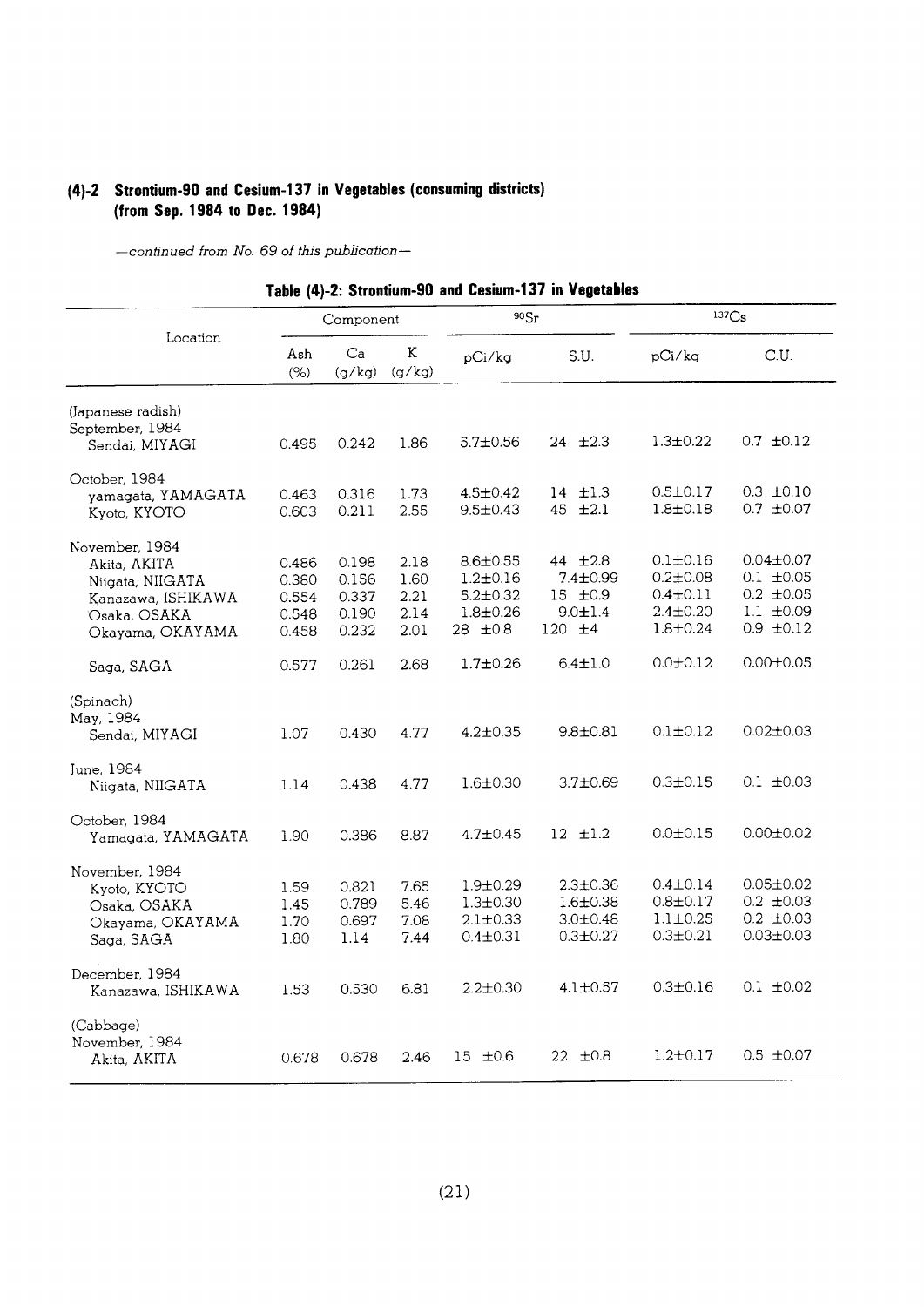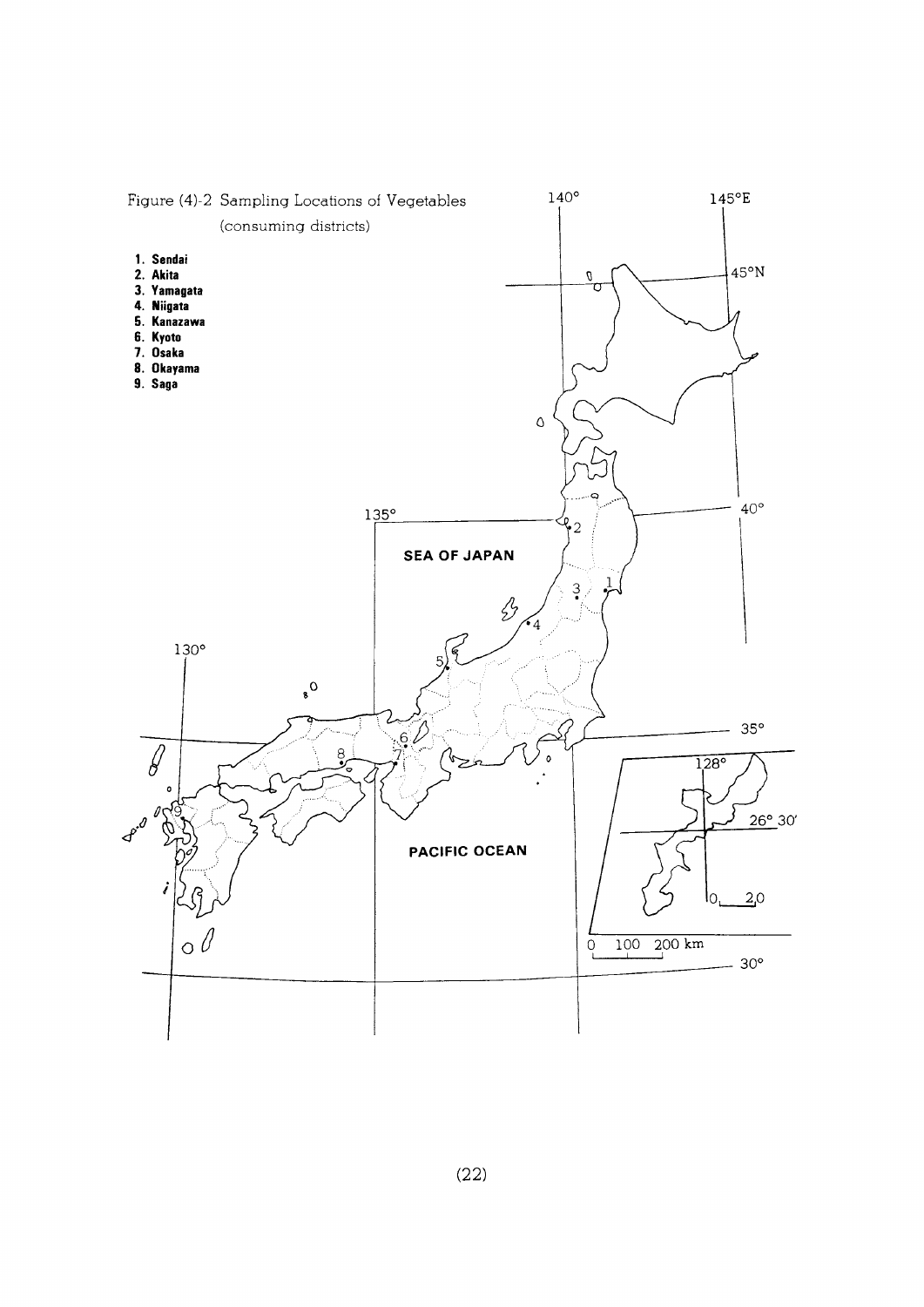# (5) Strontium-90 and Cesium-137 in Sea fish (from Jun. 1984 to Dec. 1984)

|                                                                       |                      |                       |                      | Table (5): Strontium-90 and Cesium-137 in Sea fish |                                                     |                                              |                                                    |
|-----------------------------------------------------------------------|----------------------|-----------------------|----------------------|----------------------------------------------------|-----------------------------------------------------|----------------------------------------------|----------------------------------------------------|
|                                                                       |                      | Component             |                      | 90Sr                                               |                                                     | $137C_S$                                     |                                                    |
| Location                                                              | Ash<br>(% )          | Ca<br>(g/kg)          | K<br>(g/kg)          | pCi/kg                                             | S.U.                                                | pCi/kg                                       | C.U.                                               |
| (Hexagrammos otakii)<br>August, 1984<br>Souma, FUKUSHIMA              | 1.69                 | 2.36                  | 3.47                 | $0.1 \pm 0.21$                                     | $0.04 \pm 0.09$                                     | $5.1 \pm 0.34$                               | $1.5 \pm 0.10$                                     |
| (Trachurus japonicus)<br>July, 1984<br>Kobe, HYOGO                    | 2.57                 | 5.98                  | 3.78                 | $0.0 \pm 0.37$                                     | $0.0 \pm 0.06$                                      | $6.2 \pm 0.41$                               | $1.6 \pm 0.11$                                     |
| October, 1984<br>Wakayama, WAKAYAMA                                   | 2.51                 | 6.17                  | 2.59                 | $0.5 \pm 0.23$                                     | $0.1 \pm 0.04$                                      | 3.5±0.35                                     | $1.3 \pm 0.13$                                     |
| November, 1984<br>Shizuoka, SHIZUOKA                                  | 3.52                 | 8.35                  | 3.39                 | $0.3 \pm 0.29$                                     | $0.03 \pm 0.03$                                     | $7.9 \pm 0.46$                               | $2.3 \pm 0.14$                                     |
| December, 1984<br>Odawara, KANAGAWA                                   | 3.33                 | 7.68                  | 3.77                 | $0.0 \pm 0.27$                                     | $0.0 \pm 0.03$                                      | $7.1 \pm 0.44$                               | $1.9 \pm 0.12$                                     |
| (Sardinops melanostictus)<br>September, 1984<br>Yamagata, YAMAGATA    | 2.14                 | 4.84                  | 1.91                 | $0.5 \pm 0.24$                                     | $0.1 \pm 0.05$                                      | $1.7 \pm 0.25$                               | $0.9 \pm 0.13$                                     |
| Deecember, 1984<br>Nagano, NAGANO                                     | 2.83                 | 7.33                  | 2.61                 | $0.0 + 0.32$                                       | $0.0 \pm 0.04$                                      | $2.9 \pm 0.34$                               | $1.1 \pm 0.13$                                     |
| (Sebastiscus marmoratus)<br>July, 1984<br>Hamada, SHIMANE             | 5.39                 | 10.4                  | 2.98                 | $0.7 \pm 0.29$                                     | $0.1 \pm 0.03$                                      | $4.5 \pm 0.35$                               | $1.5 \pm 0.12$                                     |
| (Limanda berzensteini)<br><b>June 1984</b><br>Sendai, MIYAGI          | 3.74                 | 9.40                  | 3.15                 | $0.0 \pm 0.37$                                     | $0.0 \pm 0.04$                                      | $3.1 \pm 0.29$                               | $1.0 \pm 0.09$                                     |
| November, 1984<br>Mutsu, AOMORI<br>Niigata, NIIGATA<br>Fukui, FUKUI   | 1.42<br>2.85<br>1.27 | 1.03<br>6.26<br>0.980 | 4.00<br>4.12<br>3.10 | $0.3 \pm 0.27$<br>$0.1 + 0.25$<br>$0.2 \pm 0.24$   | $0.3 \pm 0.26$<br>$0.02 \pm 0.04$<br>$0.2 \pm 0.24$ | 4.5±0.34<br>$2.5 \pm 0.30$<br>$4.0 \pm 0.31$ | $1.1 \pm 0.08$<br>$0.6 \pm 0.07$<br>$1.3 \pm 0.10$ |
| (Spratelloides gracilis)<br>December, 1984<br>Akune, KAGOSHIMA        | 2.70                 | 5.94                  | 3.27                 | $0.6 \pm 0.23$                                     | $0.1 \pm 0.04$                                      | $6.8 \pm 0.40$                               | $2.1 \pm 0.12$                                     |
| (Oncorhynchus keta)<br>November, 1984<br>Urakawa-machi, HOKKAIDO 1.40 |                      | 0.933                 | 4.00                 | $0.1 + 0.28$                                       | $0.1 \pm 0.31$                                      | $8.7 \pm 0.44$                               | $2.2 \pm 0.11$                                     |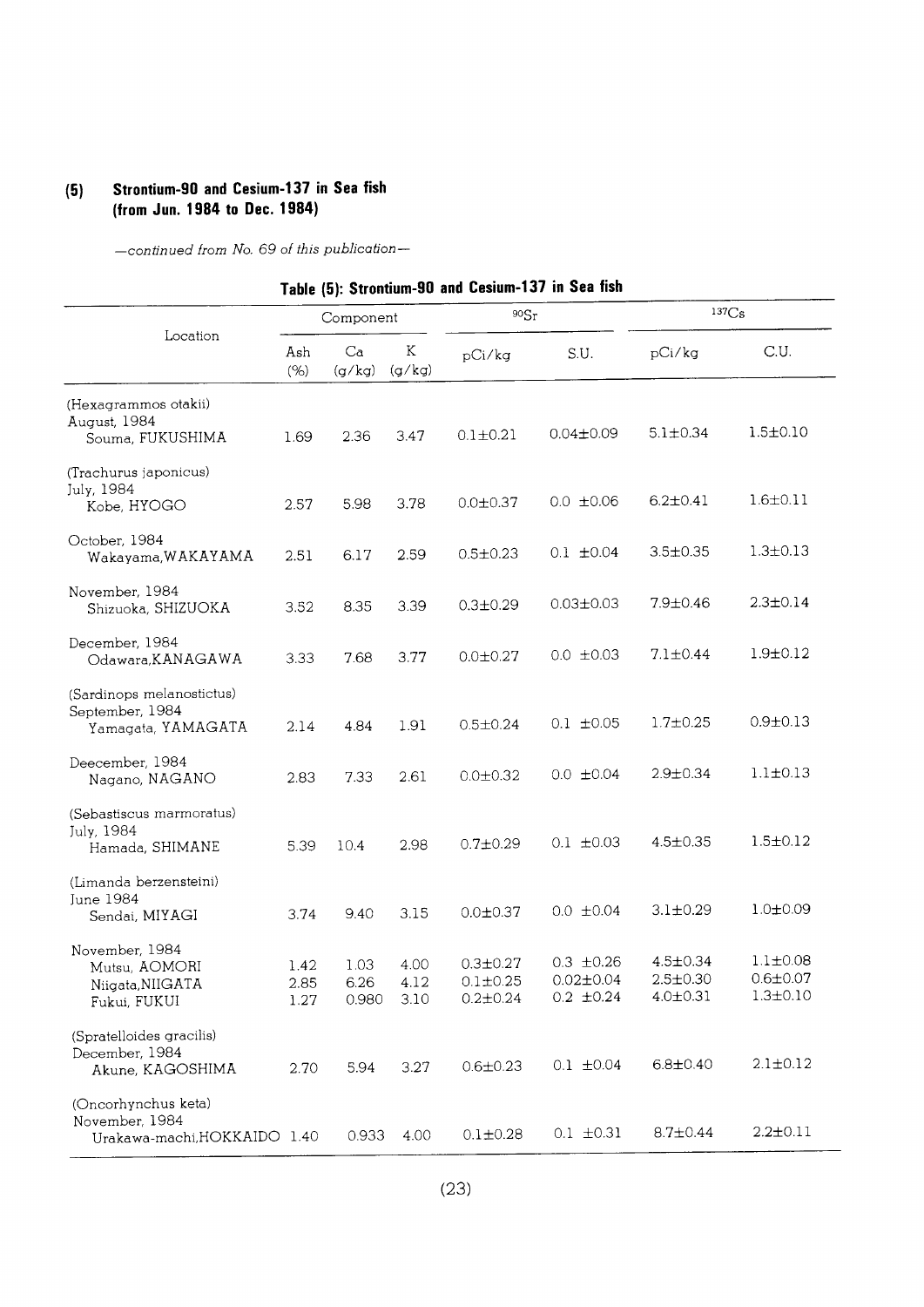|                                                                   | Component   |              |             | 90Sr           |                | 137C <sub>S</sub> |                |
|-------------------------------------------------------------------|-------------|--------------|-------------|----------------|----------------|-------------------|----------------|
| Location                                                          | Ash<br>(% ) | Ca<br>(g/kg) | K<br>(q/kq) | pCi/kg         | S.U.           | pCi/kg            | C.U.           |
| (Scomber japonicus)<br>September, 1984<br>Matsuyama, EHIME        | 1.37        | 0.762        | 4.23        | $0.3 + 0.26$   | $0.4 \pm 0.34$ | $6.0 \pm 0.38$    | $1.4 \pm 0.09$ |
| November, 1984<br>Kyoto, KYOTO                                    | 1.66        | 2.69         | 2.57        | $0.3 \pm 0.20$ | $0.1 \pm 0.08$ | $5.6 + 0.35$      | $2.2 \pm 0.13$ |
| (Chrysophrys major)<br>July, 1984<br>Fukuoka, FUKUOKA             | 1.38        | 0.400        | 4.61        | $0.0 + 0.25$   | $0.0 + 0.61$   | $8.4 \pm 0.44$    | $1.8 + 0.09$   |
| September, 1984<br>Oga, AKITA                                     | 6.32        | 20.2         | 2.90        | $2.1 \pm 0.32$ | $0.1 + 0.02$   | $6.4 + 0.41$      | $2.2 \pm 0.14$ |
| (Seriola quinqueradiata)<br>October, 1984<br>Togi-machi, ISHIKAWA | 1.31        | 0.730        | 3.81        | $0.2 \pm 0.23$ | $0.3 + 0.31$   | $8.6 + 0.41$      | $2.3 + 0.11$   |
| (Mugil cephalus)<br>August, 1984<br>Morodomi-machi, SAGA          | 1.11        | 0.134        | 4.01        | $0.3 + 0.22$   | $2.0 + 1.70$   | $3.6 + 0.27$      | $0.9 + 0.07$   |
| November, 1984<br>Ushimado-machi, OKAYAMA 1.41                    |             | 0.969        | 4.08        | $1.0 + 0.26$   | $1.0 + 0.27$   | $4.1 \pm 0.30$    | $1.0 + 0.07$   |
| (Decapterus muroadsi)<br>September, 1984<br>Miyake-Island, TOKYO  | 1.49        | 2.07         | 2.79        | $0.9 + 0.29$   | $0.4 \pm 0.14$ | $5.3 \pm 0.38$    | $1.9 \pm 0.14$ |

| Japanese name  | English name        | Scientific name         |
|----------------|---------------------|-------------------------|
| Ainame         | Greenling           | Hexagrammos otakii      |
| Aji            | Horse mackeral      | Trachurus japonicus     |
| Iwashi         | Sardine             | Sardinops melanostictus |
| Kasago         | Scorpion-fish       | Sebastiscus marmoratus  |
| Karei          | Flatfish            | Limanda herzensteini    |
| Kibinago       | Banded blue-sprat   | Spratelloides gracilis  |
| Sake           | Salmon              | Oncorhynchus keta       |
| Saba           | Common mackerel     | Scomber japonicus       |
| Tai            | Sea bream           | Chrysophrys major       |
| Hukuragi(buri) | Yellow-tail         | Seriola quinqueradiata  |
| Bora           | Gray mullet         | Mugil cephalus          |
| Muroajii       | Horse-scad mackerel | Decapterus muroadsi     |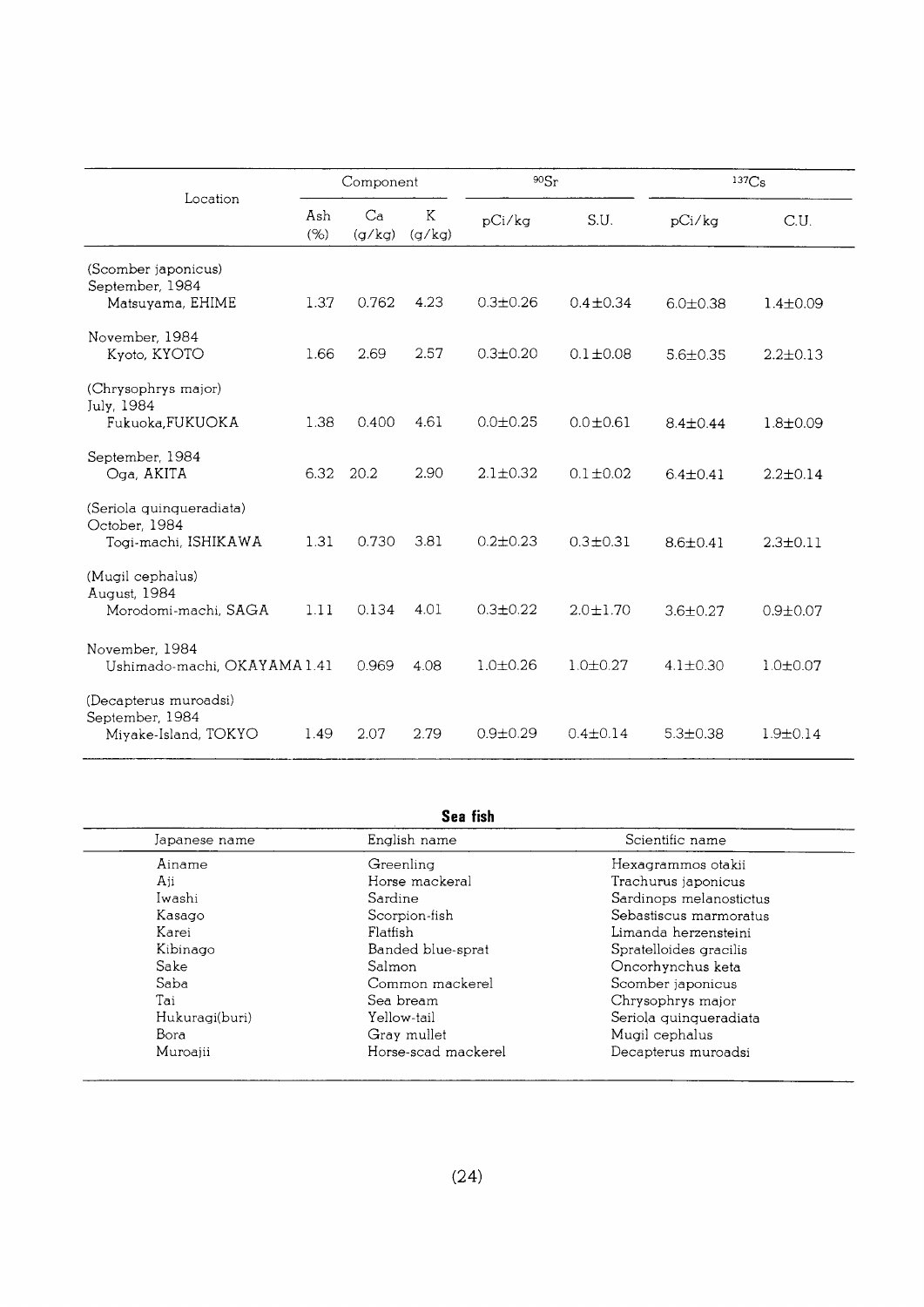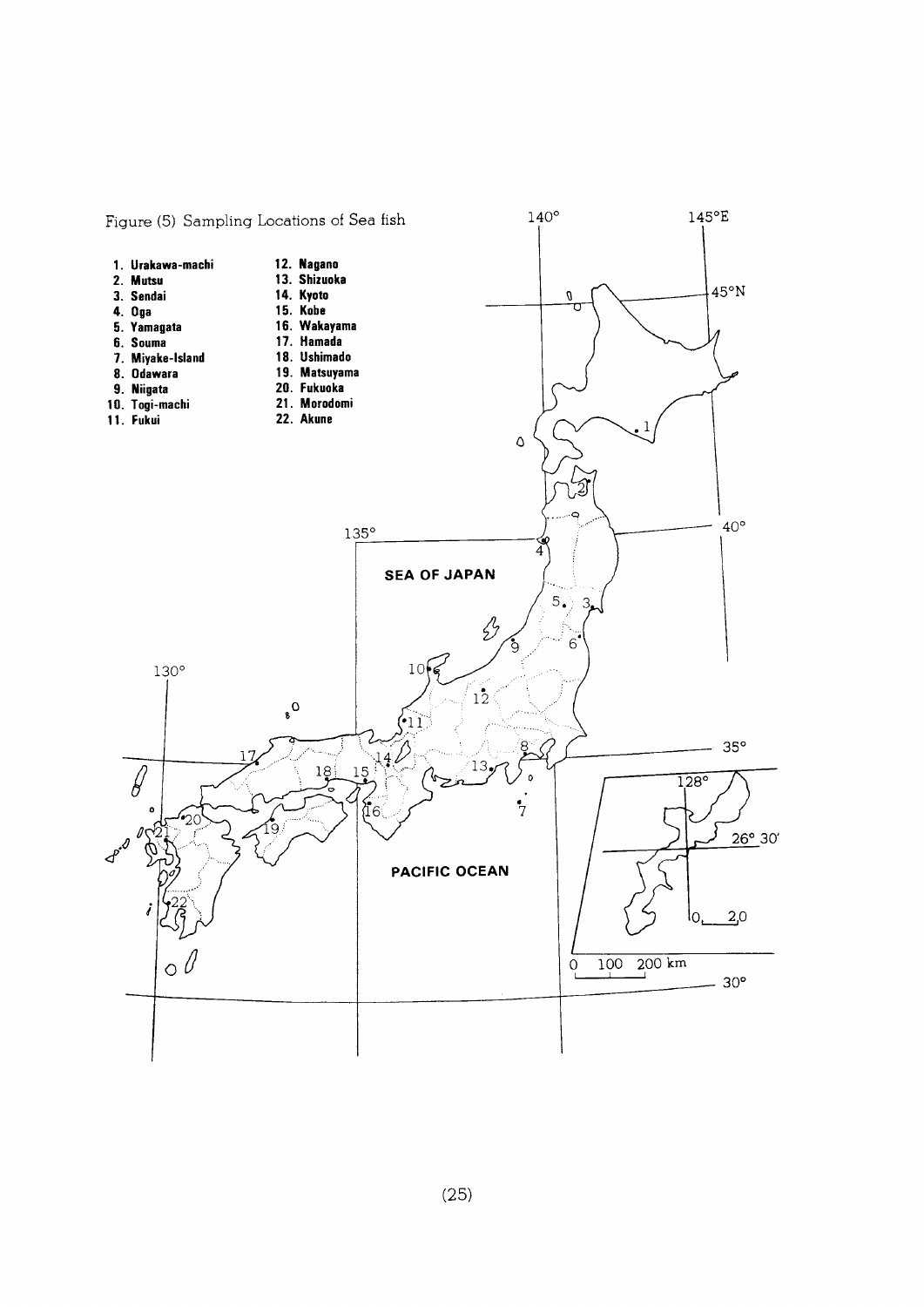# (6) Strontium-90 and Cesium-137 in Freshwater fish (from Jul. 1984 to Dec. 1984)

|                                                                               |              |               |              |                                | Table (6): Strontium-90 and Cesium-137 in Freshwater fish |                              |                                  |
|-------------------------------------------------------------------------------|--------------|---------------|--------------|--------------------------------|-----------------------------------------------------------|------------------------------|----------------------------------|
|                                                                               |              | Component     |              | 90Sr                           |                                                           |                              | $137C_S$                         |
| Location                                                                      | Ash<br>(% )  | Ca<br>(q/kg)  | K<br>(g/kg)  | pCi/kg                         | S.U.                                                      | pCi/kg                       | C.U.                             |
| (Cyprinus carpio)<br>July, 1984<br>Akita, AKITA                               | 3.74         | 10.3          | 2.84         | 96 $\pm 1.7$                   | $9.3 \pm 0.17$                                            | $9.7 + 0.49$                 | $3.4 \pm 0.17$                   |
| September, 1984<br>Fukushima, FUKUSHIMA                                       | 2.94         | 5.19          | 2.87         | ±0.8<br>23                     | $4.4 \pm 0.16$                                            | $1.9 \pm 0.26$               | $0.7 \pm 0.09$                   |
| November, 1984<br>Shobara, HIROSHIMA                                          | 0.898        | 0.322         | 3.18         | $1.0 + 0.27$                   | $3.1 \pm 0.82$                                            | $4.3 \pm 0.35$               | $1.4 \pm 0.11$                   |
| (Carassius auratus)<br>July, 1984<br>Barato-lake, HOKKAIDO                    | 4.45         | 11.4          | 3.15         | 38 $\pm 1.1$                   | $3.4 \pm 0.09$                                            | $3.0 + 0.28$                 | $1.0 \pm 0.09$                   |
| November, 1984<br>Toriyanogata, NIIGATA                                       | 1.25         | 0.897 3.74    |              | $6.2 \pm 0.43$                 | $6.9 + 0.48$                                              | $5.1 \pm 0.33$               | $1.4 + 0.09$                     |
| December, 1984<br>Mikata-lake, FUKUI<br>Uii, KYOTO                            | 1.23<br>5.38 | 0.951<br>16.6 | 3.32<br>2.77 | $4.3 \pm 0.63$<br>60 $\pm 1.4$ | $4.5 \pm 0.66$<br>$3.6 \pm 0.08$                          | $11 + 0.7$<br>$2.2 \pm 0.28$ | $3.3 \pm 0.21$<br>$0.8 \pm 0.10$ |
| (Hypomesus transpacificus nipponensis)<br>December, 1984<br>Suwa-lake, NAGANO | 2.54         | 5.89          | 3.07         | $4.6 \pm 0.44$                 | $0.8 \pm 0.08$                                            | $5.6 \pm 0.40$               | $1.8 \pm 0.13$                   |

|  |  | Table (6): Strontium-90 and Cesium-137 in Freshwater fish |  |  |  |  |  |
|--|--|-----------------------------------------------------------|--|--|--|--|--|
|--|--|-----------------------------------------------------------|--|--|--|--|--|

| Freshwater fish |                |                                      |  |  |  |
|-----------------|----------------|--------------------------------------|--|--|--|
| Japanese name   | English name   | Scientific name                      |  |  |  |
| Koi             | Carp           | Cyprinus carpio                      |  |  |  |
| Funa            | A crucian carp | Carassius auratus                    |  |  |  |
| Wakasagi        | Pond-smelt     | Hypomesus transpacificus nipponensis |  |  |  |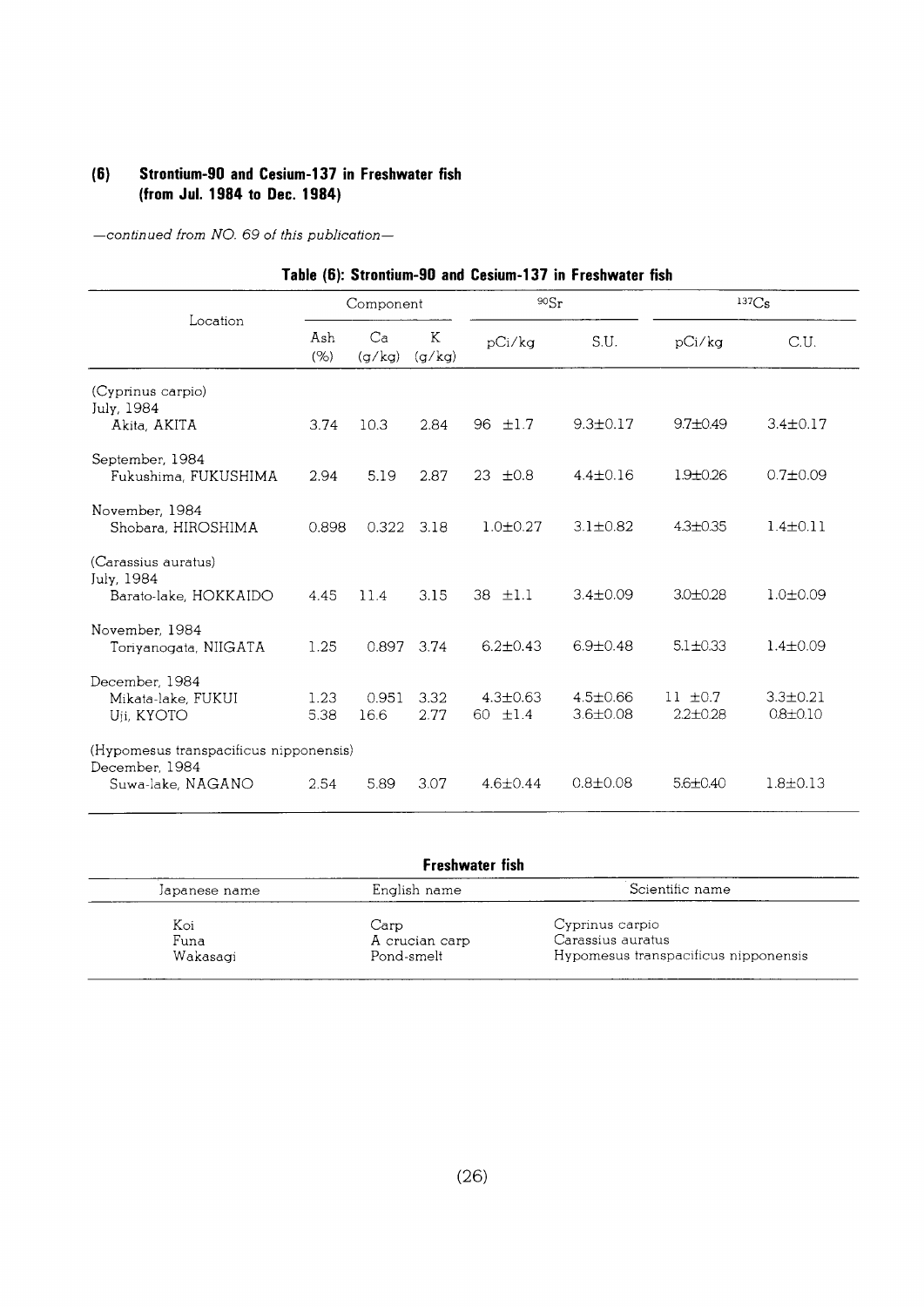

 $(27)$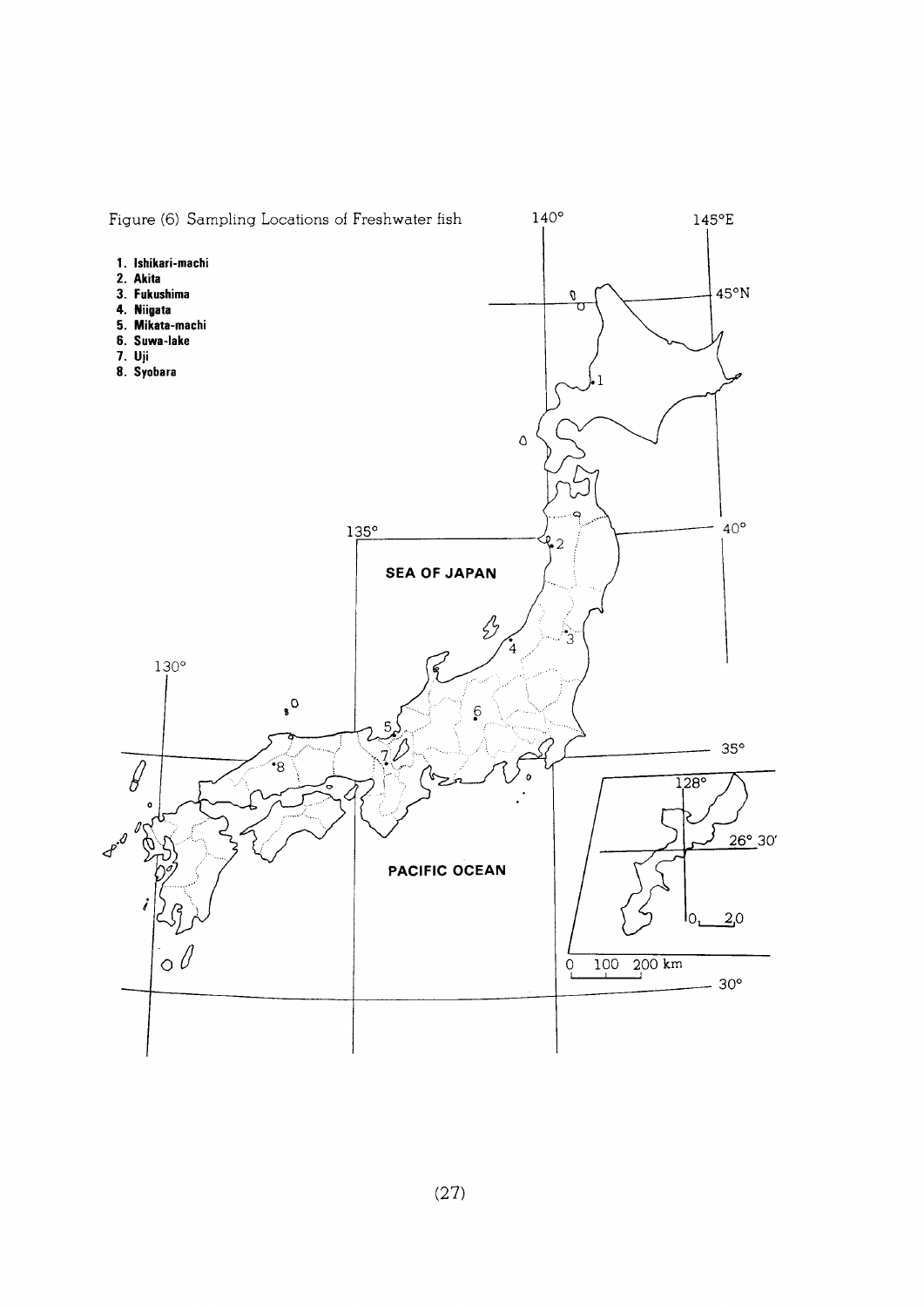#### **Strontium-90 and Cesium-137 in Shellfish**  $(7)$ (from May. 1984 to Nov. 1984)

|                                                          |             |              |             |                | Table (7): Strontium-90 and Cesium-137 in Shellfish |                |                |
|----------------------------------------------------------|-------------|--------------|-------------|----------------|-----------------------------------------------------|----------------|----------------|
|                                                          | Component   |              |             | 90Sr           |                                                     | $137C_S$       |                |
| Location                                                 | Ash<br>(% ) | Ca<br>(g/kg) | K<br>(g/kg) | pCi/kg         | S.U.                                                | pCi/kg         | C.U.           |
| (Venerupis phillipinarum)<br>May, 1984                   |             |              |             |                |                                                     |                |                |
| Takagi-machi, NAGASAKI                                   | 2.26        | 1.18         | 2.02        | $0.1 \pm 0.40$ | $0.1 \pm 0.34$                                      | $0.6 \pm 0.26$ | $0.3 \pm 0.13$ |
| (Turbo cornutus)<br>August, 1984<br>Togi-machi, ISHIKAWA | 2.75        | 1.16         | 2.28        | $0.0 \pm 0.45$ | $0.0 + 0.38$                                        | $1.5 \pm 0.31$ | $0.6 \pm 0.14$ |
| (Pecten yessoensis)<br>November, 1984<br>Mutsu, AOMORI   | 1.38        | 0.216        | 1.78        | $0.1 \pm 0.31$ | $1.0 \pm 1.40$                                      | $1.6 \pm 0.25$ | $0.9 \pm 0.14$ |
| (Mytilus edulis)<br>June, 1984<br>Mutsu, AOMORI          | 1.94        | 0.713        | 3.07        | $0.0 \pm 0.27$ | $0.0 \pm 0.37$                                      | $1.5 \pm 0.23$ | $0.5 \pm 0.07$ |

|  |  | Table (7): Strontium-90 and Cesium-137 in Shellfish |  |  |  |  |
|--|--|-----------------------------------------------------|--|--|--|--|
|--|--|-----------------------------------------------------|--|--|--|--|

| Japanese name | English name      | Scientific name         |  |
|---------------|-------------------|-------------------------|--|
| Asari         | Short-necked clam | Venerupis phillipinarum |  |
| Sazae         | Wreath shell      | Turbo cornutus          |  |
| Hotategai     | Scallop           | Pecten yessoensis       |  |
| Murasakiigai  | Mussuel           | Mytilus                 |  |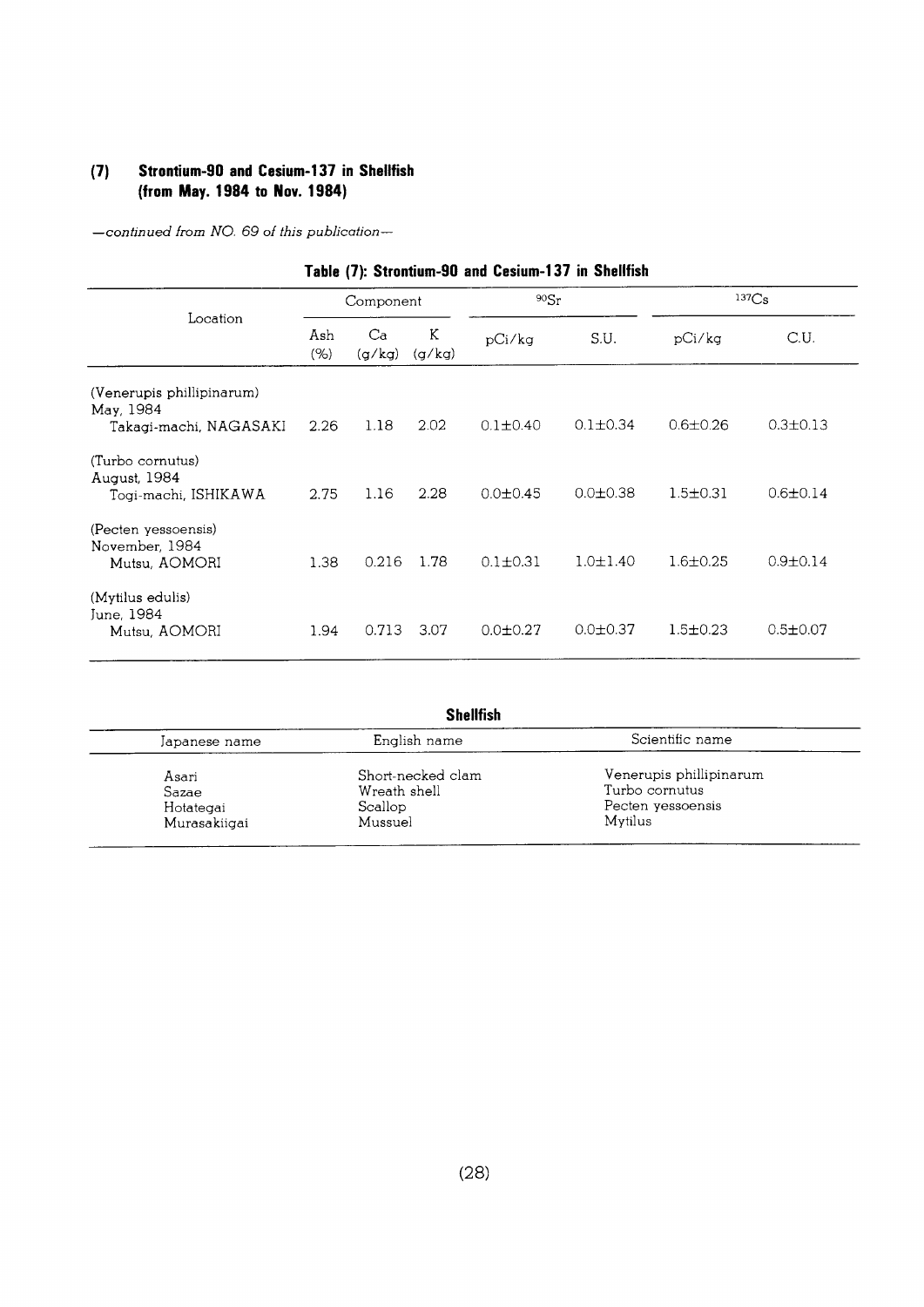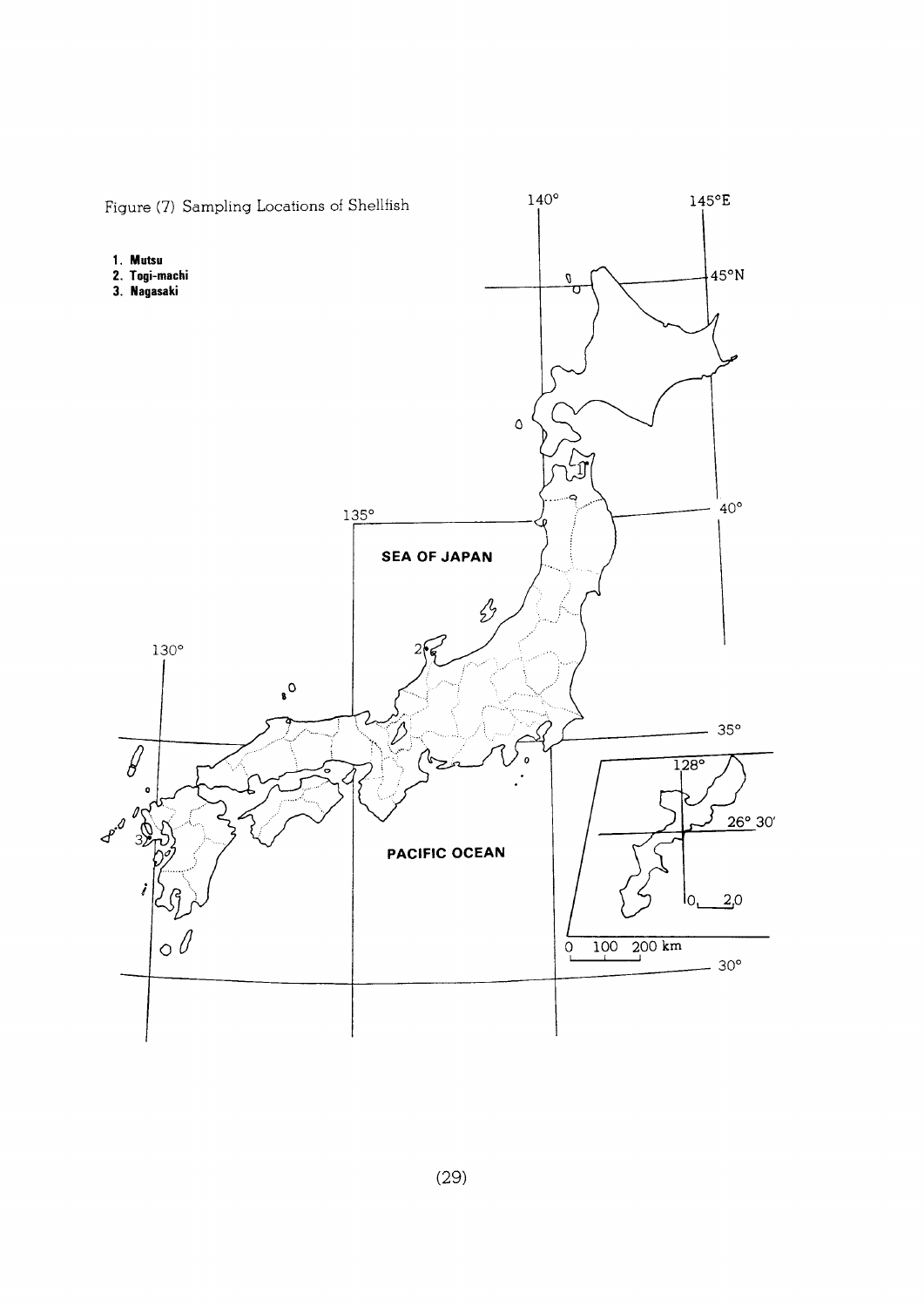#### **Strontium-90 and Cesium-137 in Seaweeds**  $(8)$ (from May. 1984 to Jun. 1984)

| Table (8): Strontium-90 and Cesium-137 in Seaweeds |             |              |             |                |                |                |                 |  |
|----------------------------------------------------|-------------|--------------|-------------|----------------|----------------|----------------|-----------------|--|
| Location                                           | Component   |              | 90Sr        |                | $137C_S$       |                |                 |  |
|                                                    | Ash<br>(% ) | Ca<br>(g/kg) | K<br>(g/kg) | pCi/ka         | S.U.           | pCi/kg         | C.U.            |  |
| (Sargassum fulvellum)                              |             |              |             |                |                |                |                 |  |
| May, 1984<br>Mutsu, AOMORI                         | 4.31        | 1.07         | 14.6        | $1.7 + 0.55$   | $1.6 + 0.51$   | $0.7 \pm 0.21$ | $0.05 \pm 0.01$ |  |
| June, 1984<br>Fukaura-machi, AOMORI                | 2.87        | 1.73         | 7.25        | $3.2 \pm 0.39$ | $1.8 \pm 0.22$ | $1.2 \pm 0.21$ | $0.2 \pm 0.03$  |  |

| <b>Seaweeds</b> |              |                     |  |  |  |
|-----------------|--------------|---------------------|--|--|--|
| Japanese name   | English name | Scientific name     |  |  |  |
| Hondawara       | Gilfweed     | Sargassum fulvellum |  |  |  |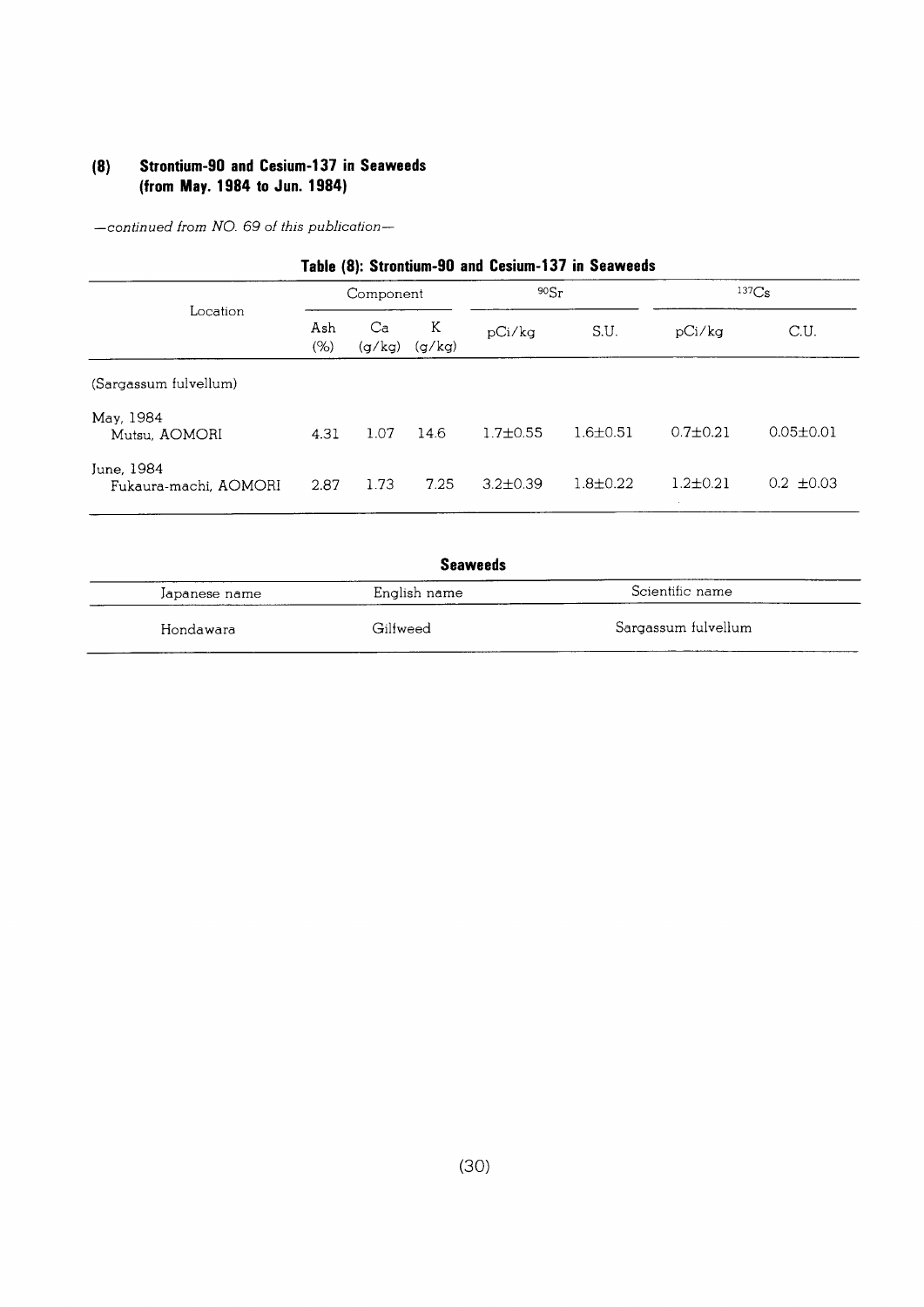